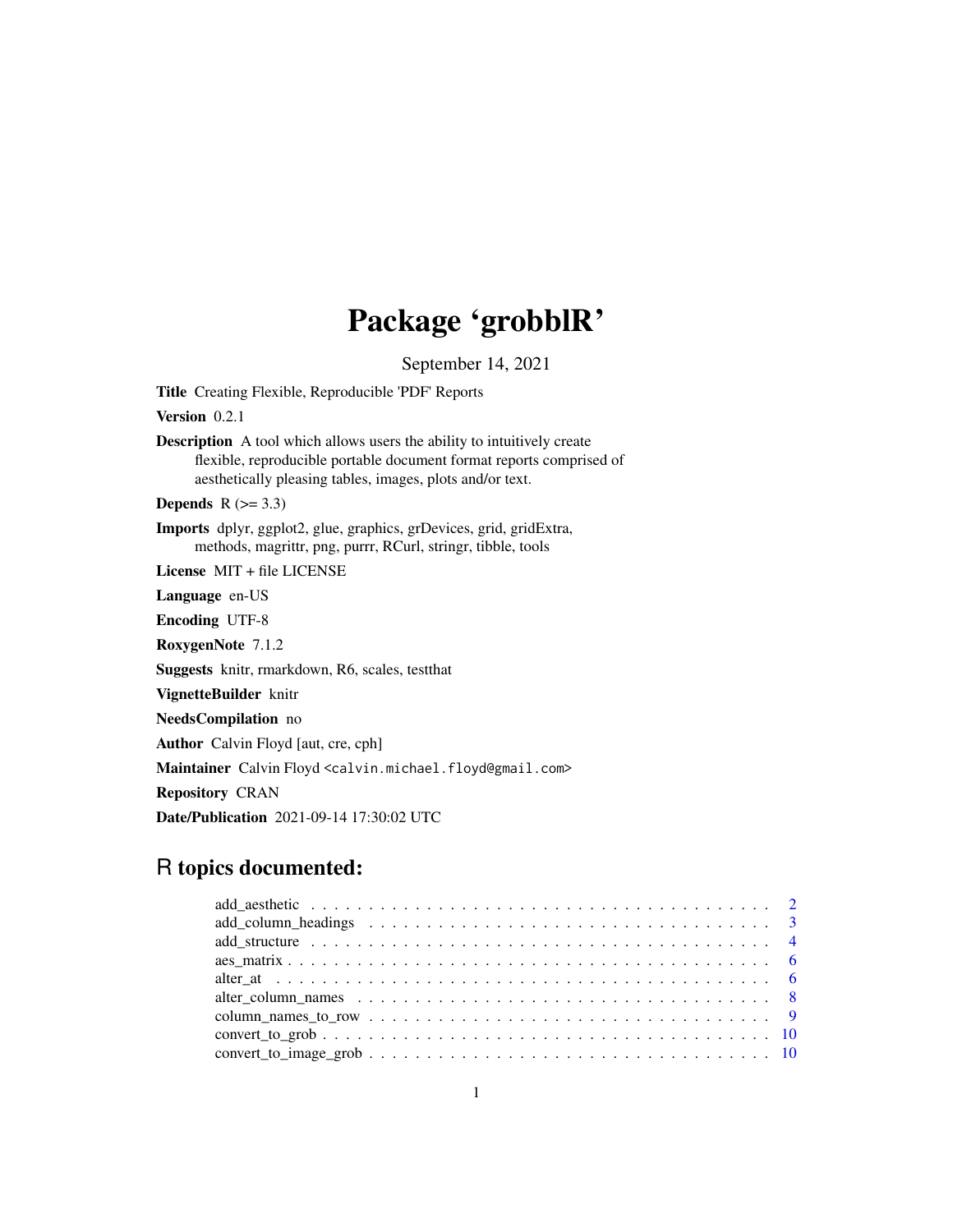### <span id="page-1-0"></span>2 add\_aesthetic and  $\alpha$

| Index |  |
|-------|--|
|       |  |
|       |  |
|       |  |
|       |  |
|       |  |
|       |  |
|       |  |
|       |  |
|       |  |
|       |  |
|       |  |

<span id="page-1-1"></span>add\_aesthetic *Add an Aesthetic*

## Description

Add an aesthetic to a grob matrix object.

### Usage

```
add_aesthetic(
 grob_object,
 aesthetic,
 value = NULL,
 group = c("cells", "column_names", "column_headings")
)
```
### Arguments

| grob_object | The R6 object outputted by either grob_matrix or grob_text.                                                                                                                                                                                                                                                                    |
|-------------|--------------------------------------------------------------------------------------------------------------------------------------------------------------------------------------------------------------------------------------------------------------------------------------------------------------------------------|
| aesthetic   | The matrix aesthetic the user wishes to add.                                                                                                                                                                                                                                                                                   |
| value       | A single value or a matrix of values the user wants to apply to the group of<br>matrix / text elements for the given aesthetic.<br>If a matrix of values is supplied, then the matrix must be of the same dimensions<br>as the chosen subset of the matrix / text.                                                             |
| group       | The group of the grob matrix object the user wants to add the aesthetic to.<br>For objects initialized by grob_matrix, the user can add an aesthetic to the<br>'cells', the 'column_names' or the 'column_headings'. If the user is passing<br>through an object initialized by grob_text, then only 'cells' will be accepted. |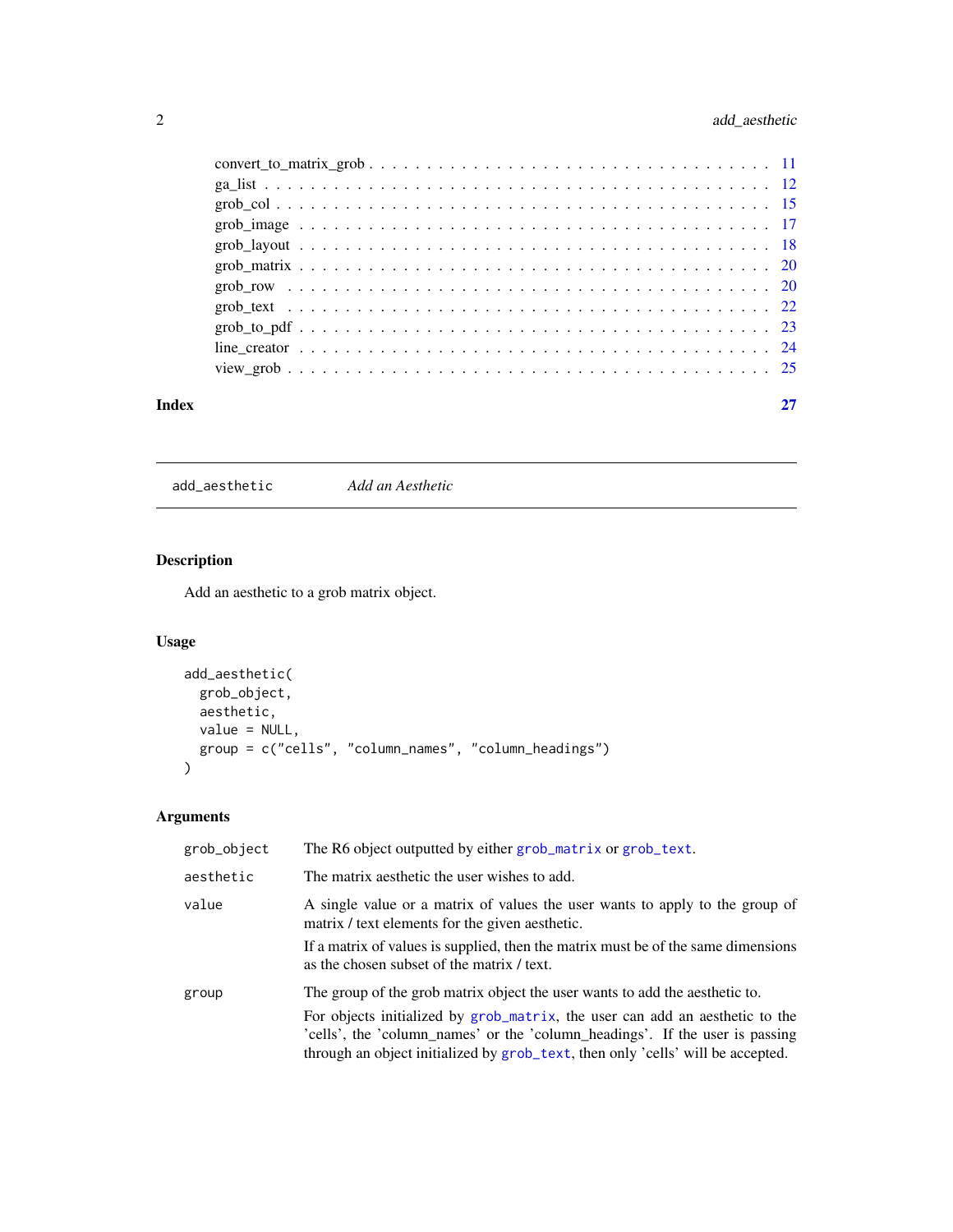### <span id="page-2-0"></span>Details

Accepted aesthetics:

### Matrix / Text • background\_alpha

- background\_color
- border\_color
- border\_sides
- border\_width
- font\_face
- group\_elements
- replace\_na
- round\_rect\_radius
- text\_align
- text\_cex
- text\_font
- text\_color
- text\_just
- text\_v\_align
- text\_v\_just
- text\_rot

To see descriptions of the aesthetics above, see the documentation of [ga\\_list](#page-11-1).

### Value

The R6 object of the grob matrix class with its aesthetics properties altered.

#### Examples

```
df = data.frame(var1 = c(5, 14, 6, 10), var2 = c(3, 30, 17, 7))
df %>%
  grob_matrix() %>%
  add_aesthetic(aesthetic = 'text_color', value = 'red', group = 'cells') %>%
  view_grob()
```
add\_column\_headings *Add column headings to grob matrix*

#### Description

Add column headings onto an object initialized by [grob\\_matrix](#page-19-1).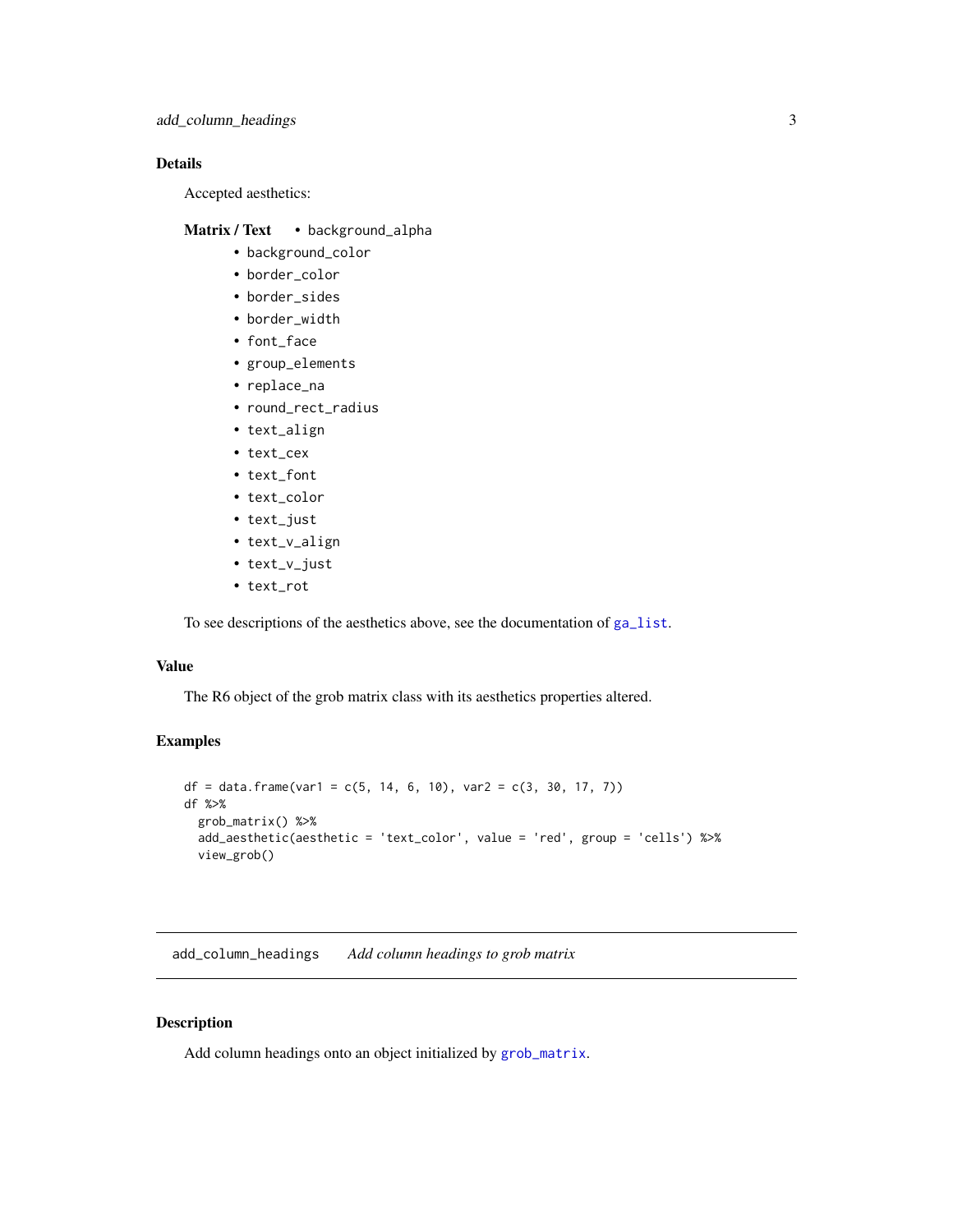#### <span id="page-3-0"></span>Usage

add\_column\_headings(mat, headings = list(), heading\_cols = list())

#### Arguments

| mat          | The grob matrix object the column headings will be added onto.                                                                                                                                                                     |
|--------------|------------------------------------------------------------------------------------------------------------------------------------------------------------------------------------------------------------------------------------|
| headings     | The headings to be added onto the initial matrix, in a list with each heading<br>a separate element. The list must have the same amount of elements as the<br>heading_cols parameter.                                              |
| heading_cols | Which column positions of the initial matrix the headings will be placed above,<br>in a list with each heading's column positions a separate element. The list must<br>have the same amount of elements as the headings parameter. |
|              | Can either be numeric indices, or column names of the initial data frame / matrix<br>passed through grob_matrix.                                                                                                                   |
|              | Default is an empty list. If unaltered, the function will assume the user wants<br>to apply headings to all columns of the grob_matrix - in which case only one<br>headings is allowed.                                            |

### Details

The user must add column headings before adding or altering any aesthetics.

#### Value

The initial grob matrix object with column headings inserted into the appropriate areas.

### Examples

```
data.frame(var1 = c(5, 14, 6, 10), var2 = c(3, 30, 17, 7)) %>%
  grob_matrix() %>%
  add_column_headings(c('HEADING')) %>%
  view_grob()
```
<span id="page-3-1"></span>add\_structure *Add a Structure*

### Description

Add a structure to a grob matrix / image / text object.

#### Usage

```
add_structure(grob_object, structure, value)
```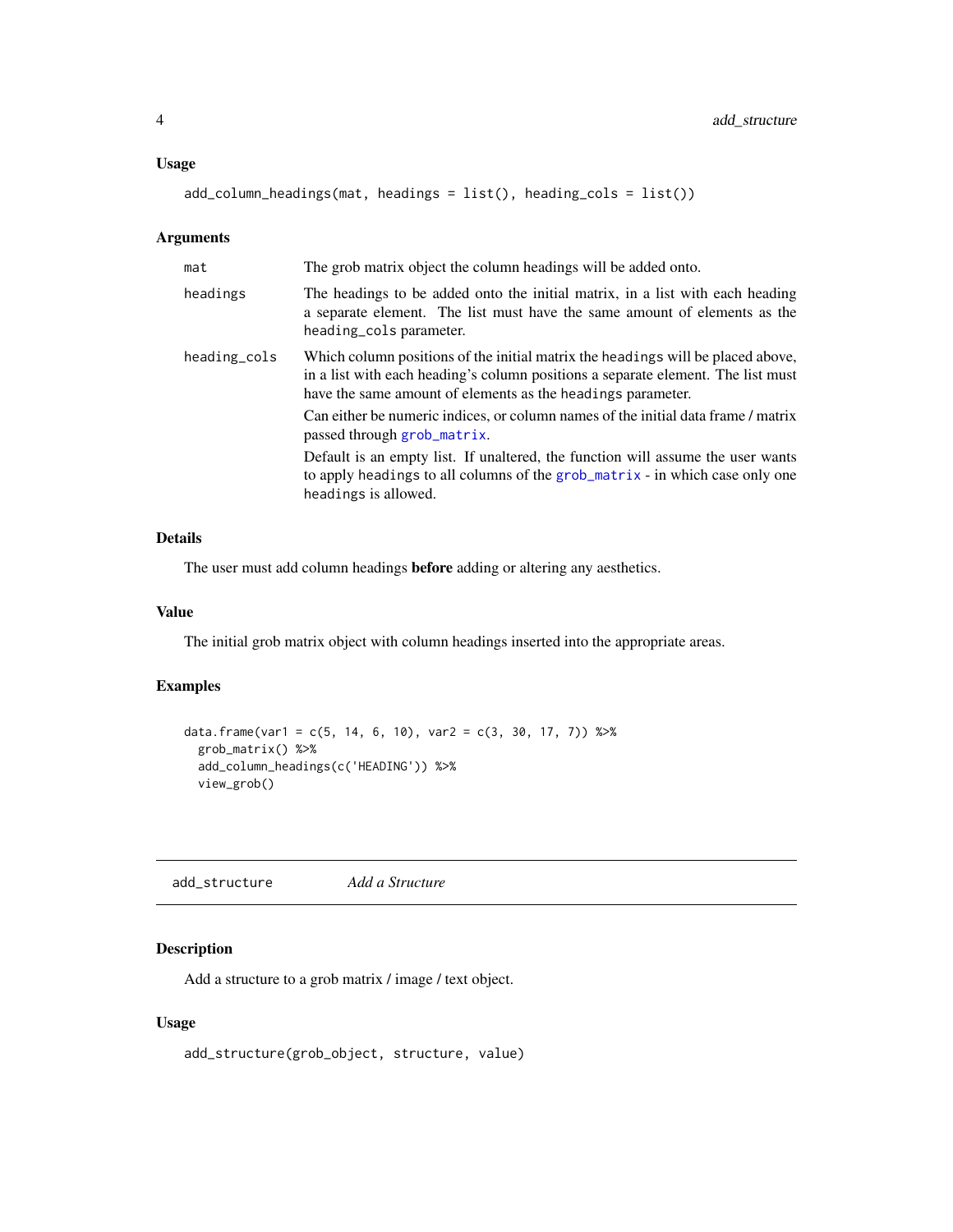### <span id="page-4-0"></span>add\_structure 5

### Arguments

| grob_object | The R6 object initialized by one of:                                                                                                                                                                                             |  |  |
|-------------|----------------------------------------------------------------------------------------------------------------------------------------------------------------------------------------------------------------------------------|--|--|
|             | • $grob_matrix$                                                                                                                                                                                                                  |  |  |
|             | • grob_image                                                                                                                                                                                                                     |  |  |
|             | • $grob\_text$                                                                                                                                                                                                                   |  |  |
| structure   | The structure the user wishes to add.                                                                                                                                                                                            |  |  |
| value       | If grob_object is outputted by grob_matrix, then a single value, or a vec-<br>tor of values corresponding to each column of the initial object passed through<br>grob_matrix, the user wants to apply to the grob matrix object. |  |  |
|             | Otherwise, a single value to apply to the structure.                                                                                                                                                                             |  |  |

### Details

Accepted structures:

| <b>Matrix</b> / Text | • $column_widths_p$ |
|----------------------|---------------------|
| $\cdot$ n lines      |                     |

- padding\_p
- Image aspect\_ratio\_multiplier
	- maintain\_aspect\_ratio

To see descriptions of the structures above, see the documentation of [ga\\_list](#page-11-1).

### Value

The initial R6 object of the grob object class with its structure properties altered.

#### Examples

```
df = data.frame(x = c(5, 14, 6, 10), y = c(3, 30, 17, 7))
df %>%
  grob_matrix() %>%
  add_structure(structure = 'column_widths_p', value = c(1, 4)) %>%
 view_grob()
gg = ggplot2::ggplot(data = df, mapping = ggplot2::aes(x = x, y = y)) +ggplot2::geom_line(color = 'red')
gg %>%
  grob_image() %>%
  view_grob()
```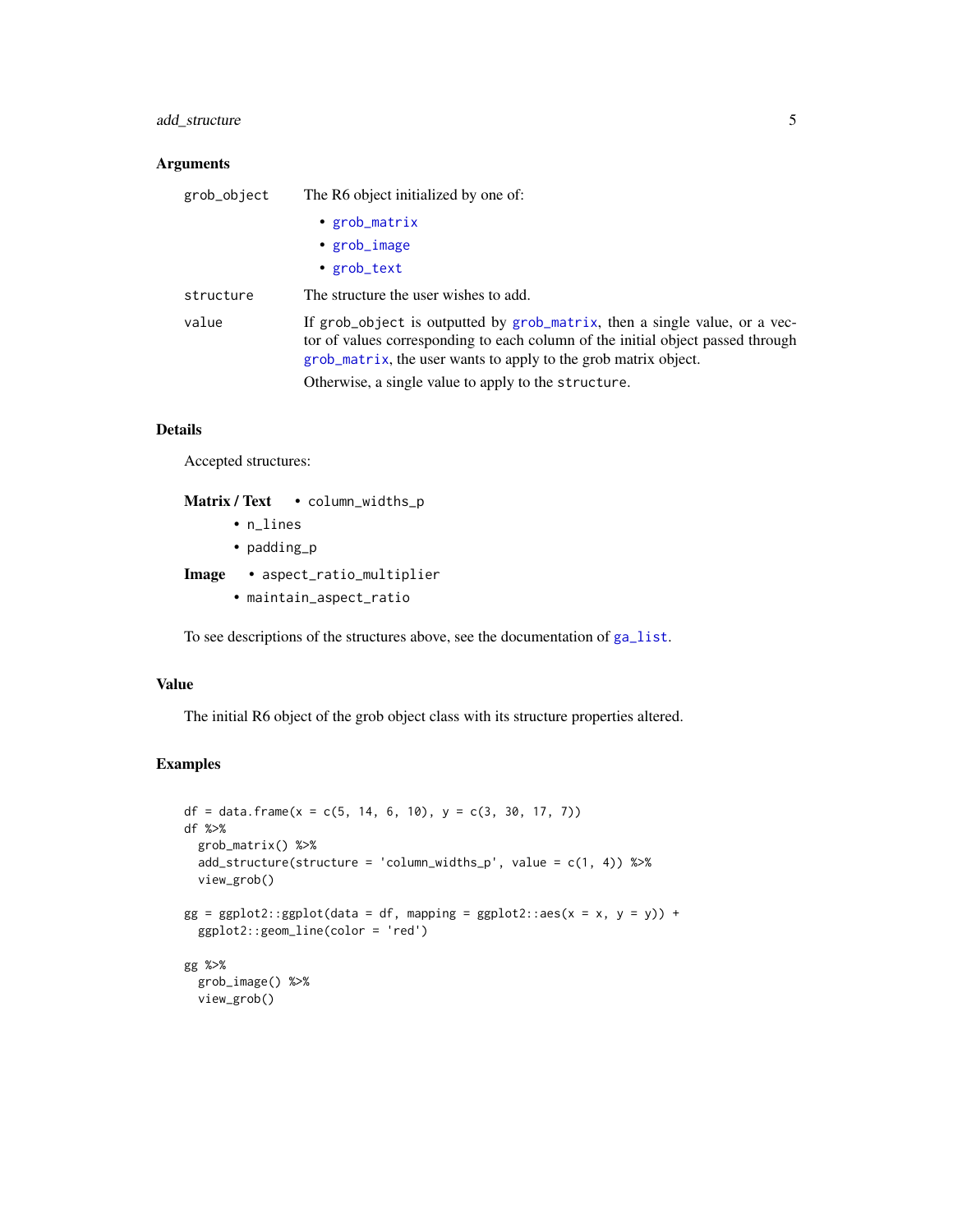<span id="page-5-0"></span>aes\_matrix *Create a matrix based off the dimensions of a data.frame/matrix and a single value to make up its cells. Designed to be used as an aesthetic matrix within* [ga\\_list](#page-11-1)*.*

#### Description

Create a matrix based off the dimensions of a data.frame/matrix and a single value to make up its cells. Designed to be used as an aesthetic matrix within [ga\\_list](#page-11-1).

### Usage

aes\_matrix(df, value, column\_names = FALSE)

#### Arguments

| df           | A data frame/matrix the resulting matrix will get its dimensions from.                                          |
|--------------|-----------------------------------------------------------------------------------------------------------------|
| value        | The single value that will make up the cells of the resulting matrix.                                           |
| column_names | A TRUE/FALSE value indicating if the resulting aesthetic matrix is intended to<br>be used for the column names. |

### Value

A matrix based on the dimensions of df and value.

<span id="page-5-1"></span>

| alter at | Alter aesthetics / structures at certain areas of a grob matrix |
|----------|-----------------------------------------------------------------|
|----------|-----------------------------------------------------------------|

### Description

Flexibly alter the aesthetic / structure of a grob matrix object at specific points of the data.frame/matrix.

#### Usage

```
alter_at(
  grob_object,
  .f = NULL,...,
  columns = NULL,
  rows = NULL,data = NULL,
  structure = NULL,
  aesthetic = NULL,
  group = NULL
)
```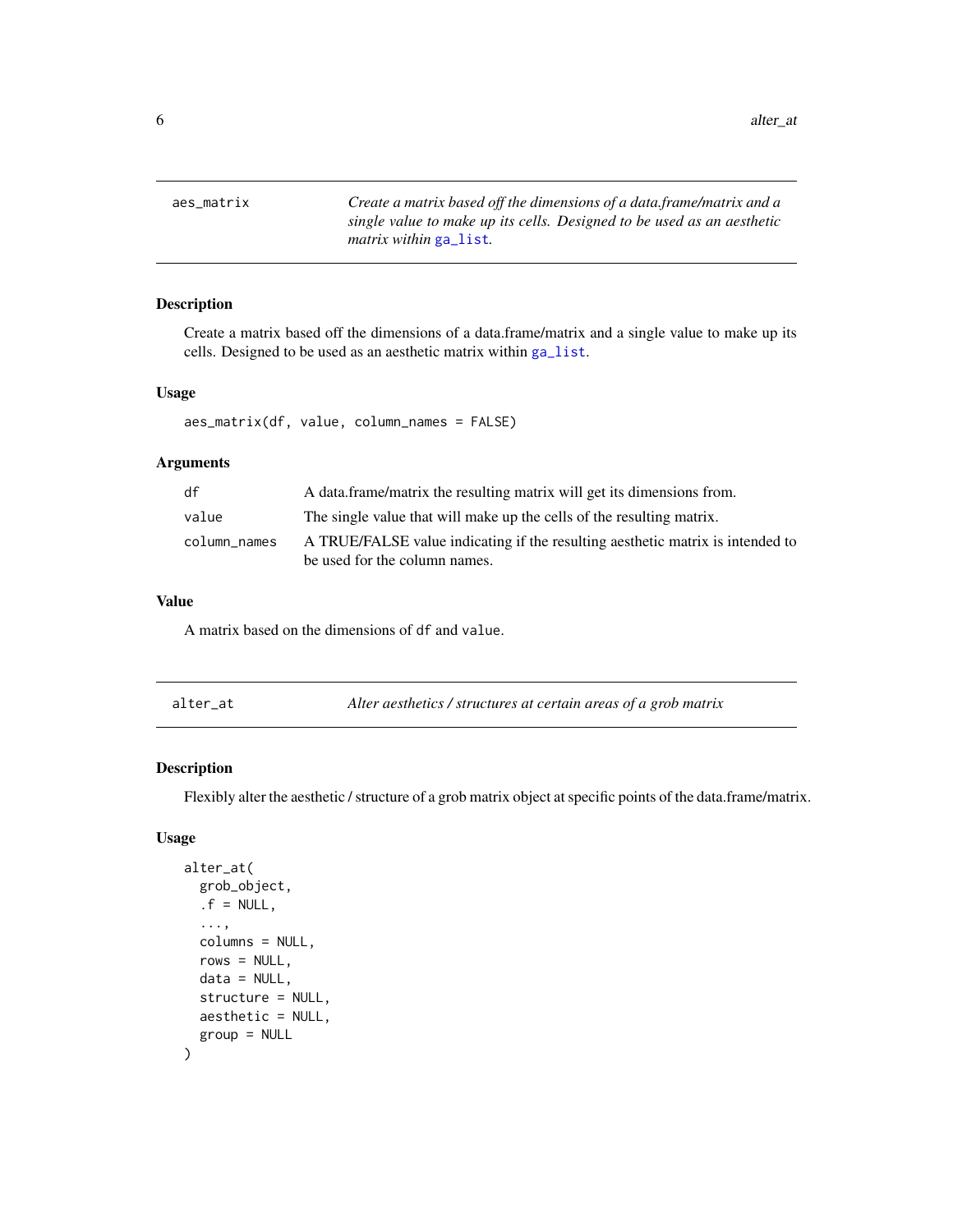#### <span id="page-6-0"></span>alter\_at 7

### Arguments

| grob_object | The R6 grob object class initialized by grob_matrix.                                                                                                                                                                                                                     |
|-------------|--------------------------------------------------------------------------------------------------------------------------------------------------------------------------------------------------------------------------------------------------------------------------|
| $\cdot$ f   | A quosure style lambda $\sim$ fun(.), which the user wants to apply to the specific<br>subset of cells.                                                                                                                                                                  |
| .           | Logical predicates defined in terms of the variables in the initial data frame /<br>matrix, or if the user provides a new data.frame to evaluate via data. Multiple<br>conditions are combined with &. Only rows where the condition evaluates to<br>TRUE are evaluated. |
|             | If no logical predicates provided, then the entire columns will be altered.                                                                                                                                                                                              |
| columns     | A character vector of column names, or numeric column indices, of the initial<br>data.frame/matrix, or data if it is provided, the user wishes to alter.                                                                                                                 |
| rows        | A numeric vector of row indices, of the initial data.frame/matrix, or data if it is<br>provided, the user wishes to alter.                                                                                                                                               |
|             | Ignored if the user is altering a structure and not an aesthetic.                                                                                                                                                                                                        |
| data        | A separate data.frame/matrix of the same dimensions as the initial data.frame/matrix<br>which the . f function and any filters will be applied to.                                                                                                                       |
|             | Must match the dimensions of the subset of the initial data.frame/matrix the user<br>is attempting to alter.                                                                                                                                                             |
|             | Ignored if the user is altering a structure and not an aesthetic.                                                                                                                                                                                                        |
| structure   | Which structure the user wants to make alterations to. If left NULL and aesthetic<br>is left NULL, the function will look for the most previous altered structure, either<br>via add_structure, or a previous application of alter_at.                                   |
|             | View the documentation of add_structure for a list of accepted structures                                                                                                                                                                                                |
| aesthetic   | Which aesthetic the user wants to make alterations to. If left NULL and structure<br>is left NULL, the function will look for the most previous altered aesthetic, either<br>via add_aesthetic, or a previous application of alter_at.                                   |
|             | View the documentation of add_aesthetic for a list of accepted aesthetics.                                                                                                                                                                                               |
| group       | Which group of elements the user wants to make alterations to. If left NULL, the<br>function will look for the most previous altered group, either via add_aesthetic,<br>or a previous application of alter_at.                                                          |

#### Value

The R6 grob matrix object class with its aesthetic / structure properties altered.

### Examples

```
df = data. frame(var1 = c(5, 14, 6, 10), var2 = c(3, 30, 17, 7))
df %>%
  grob_matrix() %>%
  add_aesthetic(aesthetic = 'text_color', group = 'cells', value = 'red') %>%
  alter_at(
    .f = ~ 'blue',abs(var2 - var1) > 1
    ) %>%
```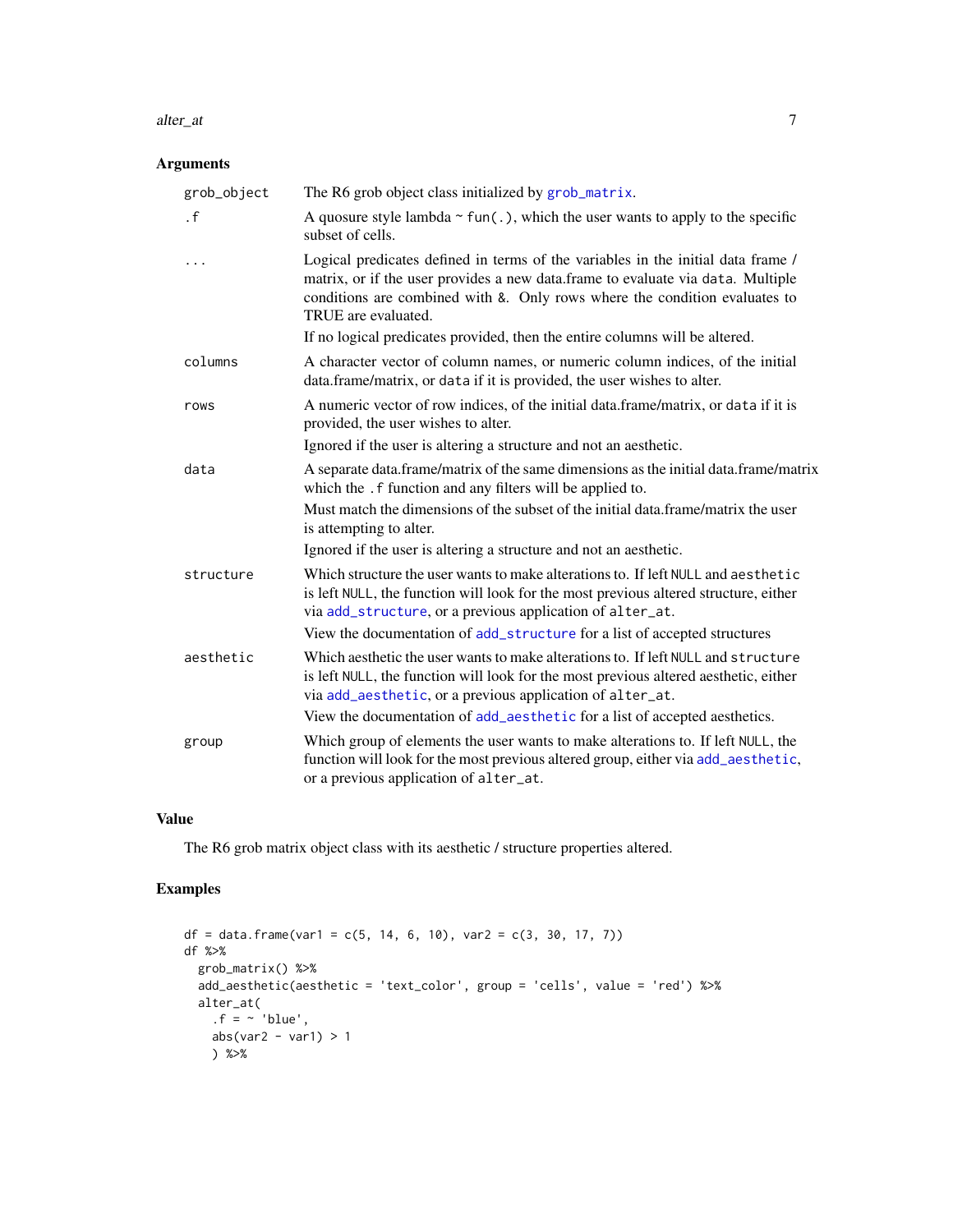```
view_grob()
test_function = function(x) ifelse(x > 15, 2, 1)
df %>%
 grob_matrix() %>%
 alter_at(
   .f = ~ \sim test_function(.),
   aesthetic = 'font_face',
   group = 'cells'
   ) %>%
 view_grob()
df %>%
 grob_matrix() %>%
 add_structure("column_widths_p", 1) %>%
 alter_at(
    . f = -2,
   columns = 1
   ) %>%
 view_grob()
```
alter\_column\_names *Alter column names of a grob matrix*

#### Description

Alter column names of an object initialized by [grob\\_matrix](#page-19-1).

#### Usage

```
alter_column_names(
  mat,
  column_names = list(),
  column_name_cols = list(),
  group_elements = TRUE
)
```
### Arguments

mat The grob matrix object the column names will be edited in. column\_names The replacement column names, in a list with each column name a separate element. The list must have the same amount of elements as the column\_name\_cols parameter.

<span id="page-7-0"></span>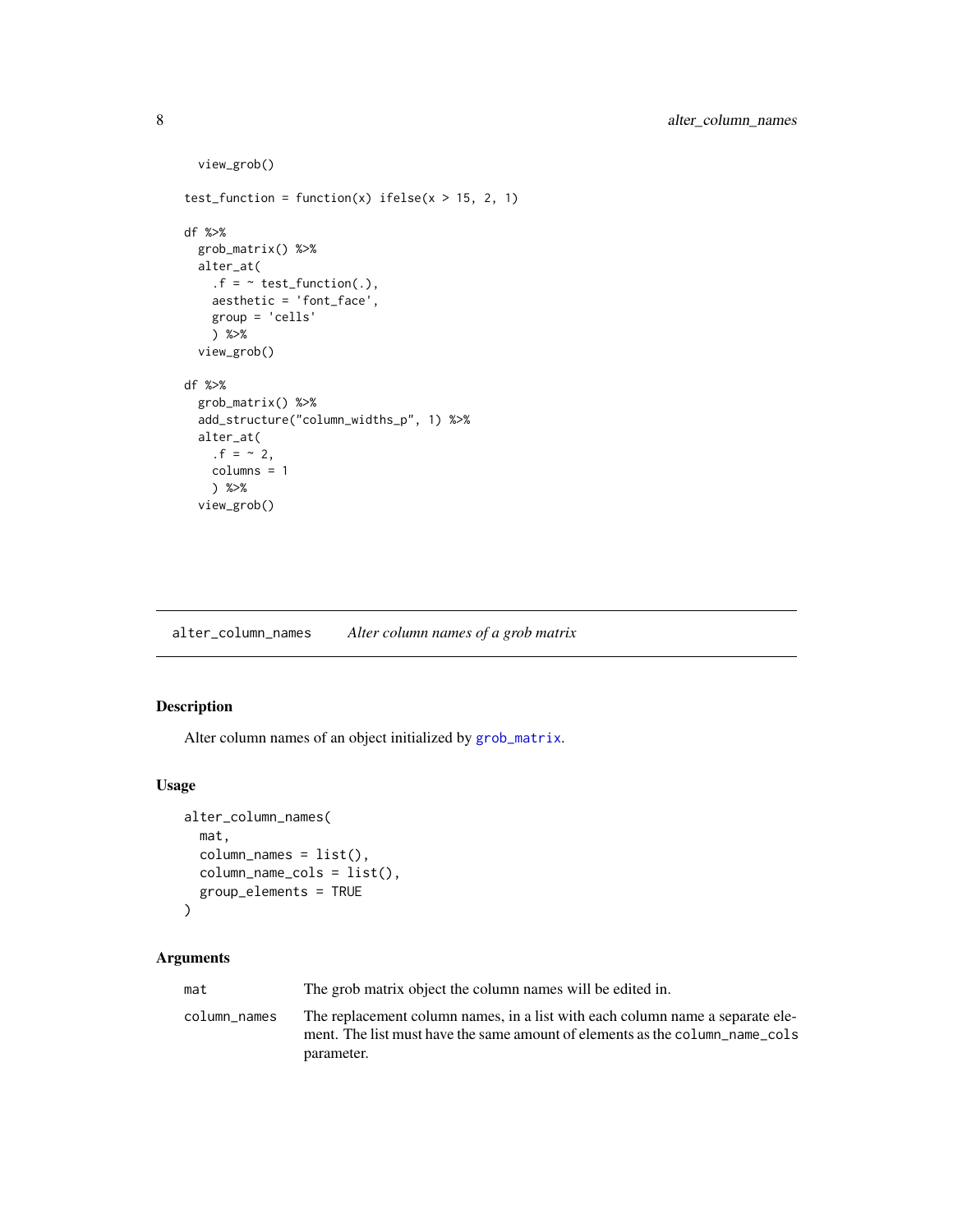<span id="page-8-0"></span>

| column_name_cols |  |
|------------------|--|
|                  |  |

|  | Which column positions of the initial data frame / matrix the column_names will<br>replace, in a list with each column name's column positions a separate element.<br>The list must have the same amount of elements as the column names parameter. |
|--|-----------------------------------------------------------------------------------------------------------------------------------------------------------------------------------------------------------------------------------------------------|
|  | Can either be numeric indices, or column names of the initial data frame / matrix<br>passed through grob_matrix.                                                                                                                                    |
|  | Default is an empty list. If unaltered, the function will assume the user wants to<br>apply column_names to all columns of the grob_matrix - in which case only<br>one column_names is allowed.                                                     |
|  | group_elements A boolean argument on whether like, adjacent column names should be grouped<br>together.                                                                                                                                             |

#### Details

The user can only use this function if the initial data frame / matrix passed through [grob\\_matrix](#page-19-1) had column names to begin with.

The underlying column names will be unaffected. So, if the user wants to use [alter\\_at](#page-5-1) afterwards, he/she should select the original column names and not the replacements from this function.

#### Value

The initial grob matrix object with column names edited in the appropriate areas.

#### Examples

```
data.frame(var1 = c(5, 14, 6, 10), var2 = c(3, 30, 17, 7)) %>%
 grob_matrix() %>%
 alter_column_names(c('COLUMN NAME')) %>%
 view_grob()
```
column\_names\_to\_row *Take a data.frame/matrix and insert its column names as the first row of the resulting matrix.*

#### Description

Take a data.frame/matrix and insert its column names as the first row of the resulting matrix.

#### Usage

column\_names\_to\_row(df)

#### Arguments

df The data.frame/matrix.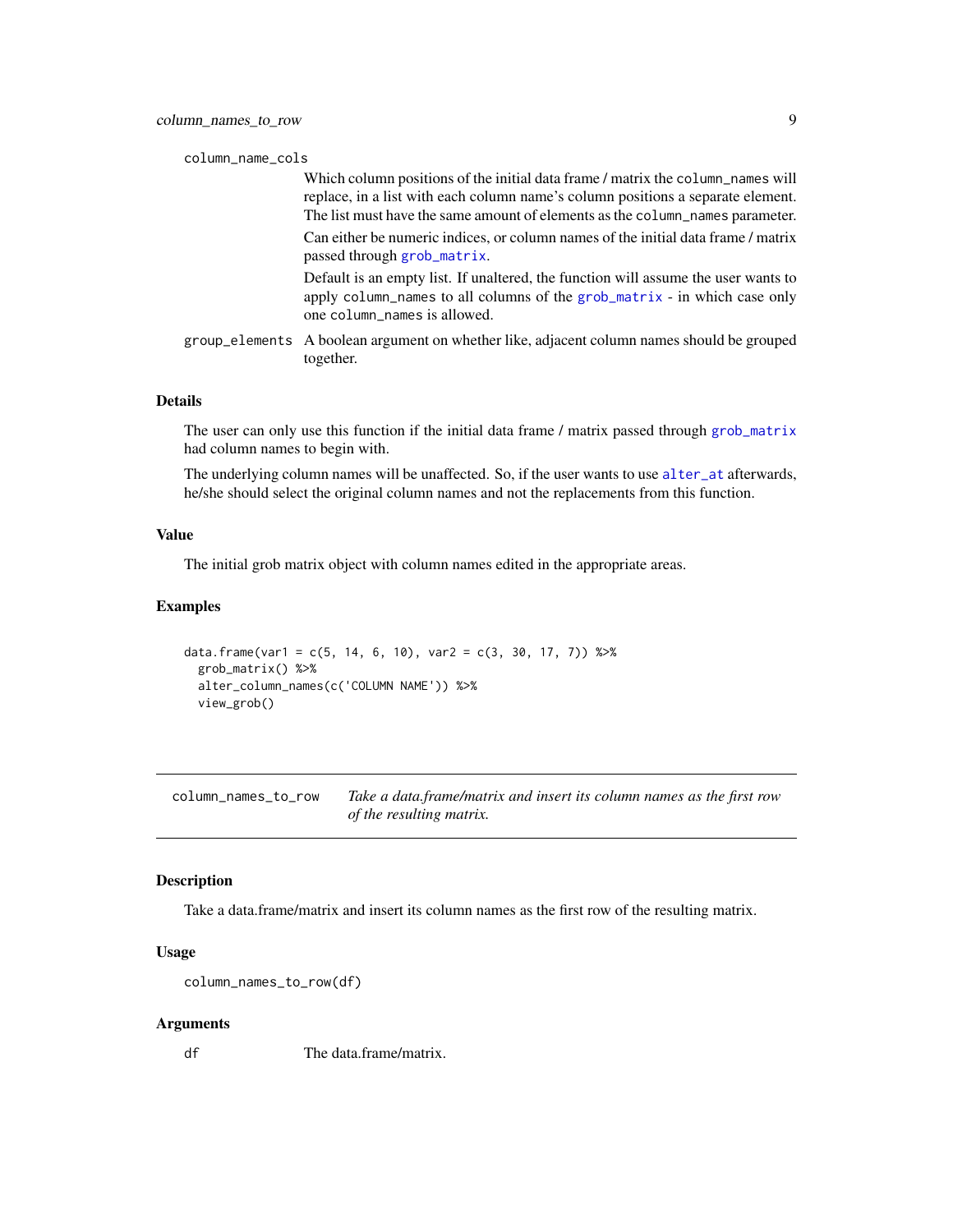### <span id="page-9-0"></span>Value

A matrix of the initial data.frame/matrix with its column names as the first row.

| convert_to_grob | Takes in an object, and converts it to a grob based on inputted aesthet- |
|-----------------|--------------------------------------------------------------------------|
|                 | <i>ics arguments.</i>                                                    |

### Description

Takes in an object, and converts it to a grob based on inputted aesthetics arguments.

### Usage

```
convert_to_grob(x, height, width, aes_list = ga_list())
```
### Arguments

| x        | The object which needs to be converted to a grob. Must be either: A data.frame/matrix,<br>the file name of a .png image, a character string, a vector, a ggplot object, or NA<br>(for an empty grob).                                                                                                  |
|----------|--------------------------------------------------------------------------------------------------------------------------------------------------------------------------------------------------------------------------------------------------------------------------------------------------------|
| height   | The numeric height in mm of the desired grob.                                                                                                                                                                                                                                                          |
| width    | The numeric width in mm of the desired grob.                                                                                                                                                                                                                                                           |
| aes_list | The list outputted by ga_list which contains elements to adjust aesthetics to<br>the grob of x. Different type of grobs have different types of elements of this list<br>which will affect its aesthetics.<br>Possible elements for character strings, matrices and images can be found in<br>ga_list. |
|          |                                                                                                                                                                                                                                                                                                        |

### Value

A grob of x with aesthetics based on the aes\_list parameter.

convert\_to\_image\_grob *Converts a raw .png file to a grob, with flexible aesthetics.*

### Description

Converts a raw .png file to a grob, with flexible aesthetics.

### Usage

```
convert_to_image_grob(.image, aes_list, height = numeric(), width = numeric())
```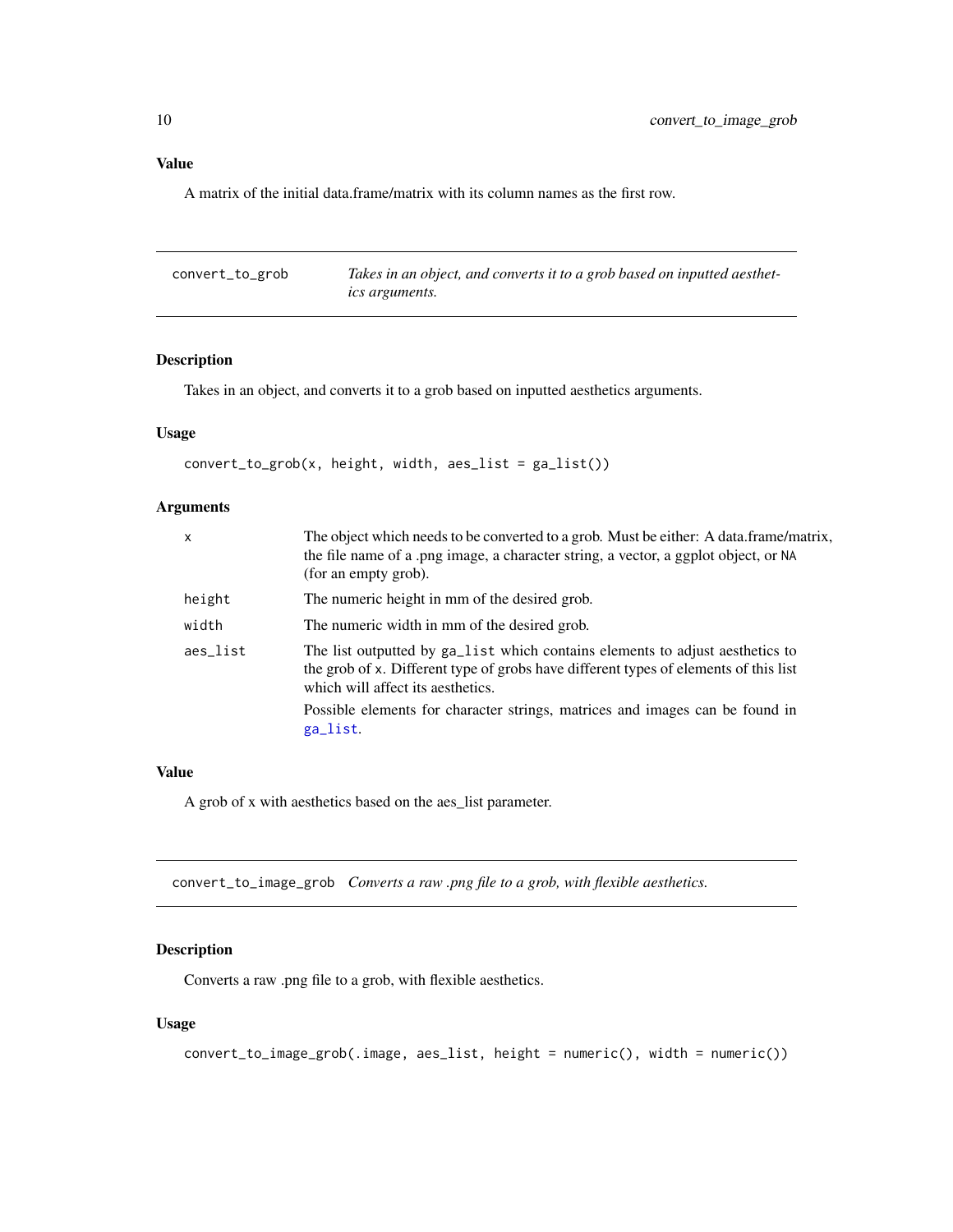### <span id="page-10-0"></span>Arguments

| .image   | The local path to the raw png file.                                      |
|----------|--------------------------------------------------------------------------|
| aes list | The list outputted by ga_list which gives the image grob its aesthetics. |
| height   | A numeric value designating the total height of the matrix grob in mm.   |
| width    | A numeric value designating the total width of the matrix grob in mm.    |

### Value

A grob of the raw .png file.

convert\_to\_matrix\_grob

*Converts a data.frame/matrix to a grob, with flexible aesthetics.*

### Description

Converts a data.frame/matrix to a grob, with flexible aesthetics.

### Usage

```
convert_to_matrix_grob(
  .df,
  aes\_list = list(),height = numeric(),
  width = numeric()
)
```
### Arguments

| .df      | The data frame/matrix to be converted to a grob.                                          |
|----------|-------------------------------------------------------------------------------------------|
| aes_list | The list outputted by ga_list which gives the data.frame/matrix grob its aes-<br>thetics. |
| height   | A numeric value designating the total height of the matrix grob in mm.                    |
| width    | A numeric value designating the total width of the matrix grob in mm.                     |

### Value

A grob of .df, with the corresponding aesthetics.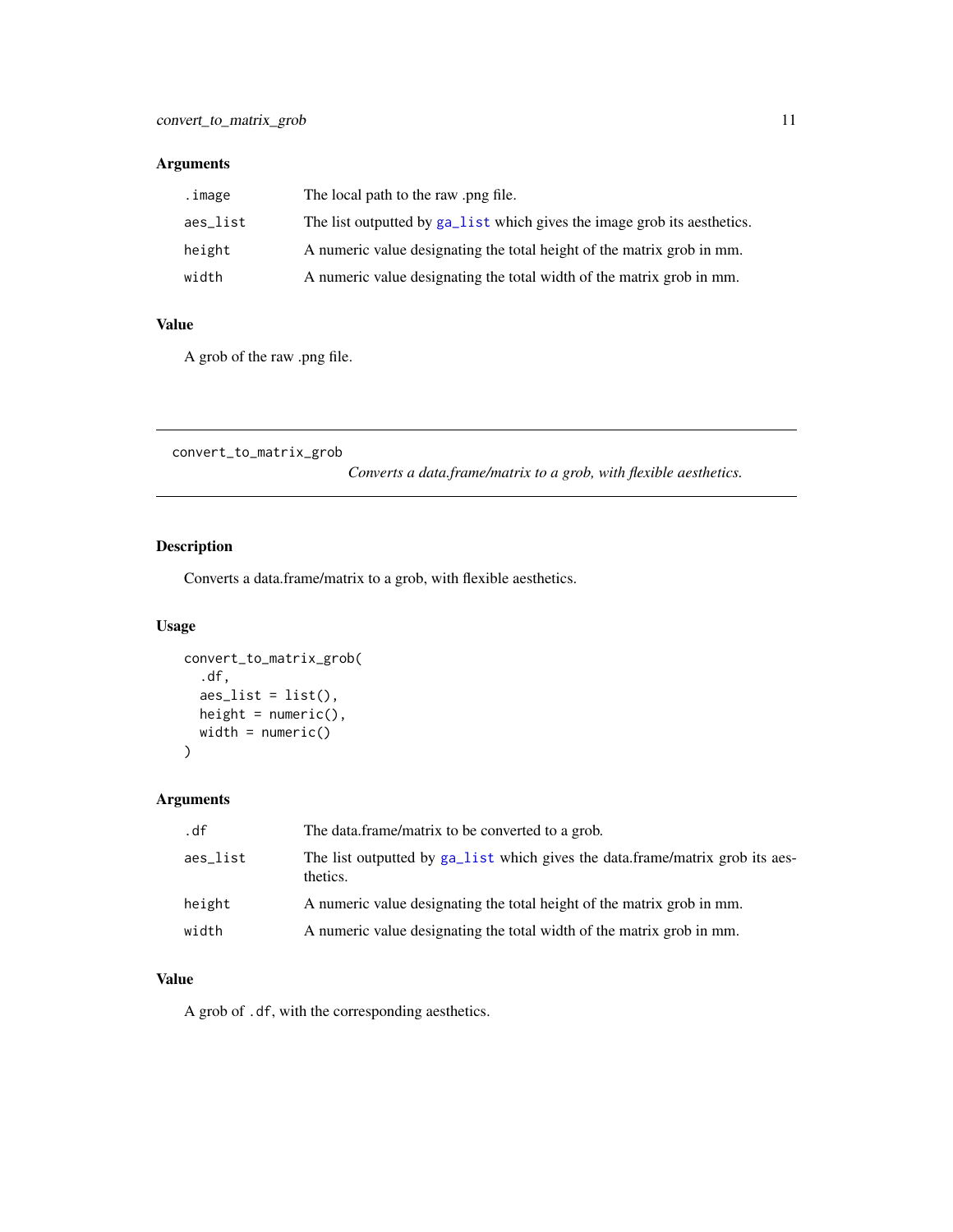#### <span id="page-11-1"></span><span id="page-11-0"></span>Description

Grob aesthetic list used to control aesthetics and structures within [grob\\_col](#page-14-1), [grob\\_row](#page-19-2) and [grob\\_layout](#page-17-1).

#### Usage

```
ga_list(
  aspect_ratio_multiplier = NULL,
  background_color = NULL,
  background_alpha = NULL,
  border_color = NULL,
  border_sides = NULL,
  border_width = NULL,
  font_face = NULL,
  group_elements = NULL,
  text_color = NULL,
  text_align = NULL,
  text_v_align = NULL,
  text\_just = NULL,text_v_just = NULL,text_cex = NULL,
  text_font = NULL,
  text_rot = NULL,
  replace_na = NULL,
  round_rect_radius = NULL,
  column_widths_p = NULL,
  padding_p = NULL,
  maintain_aspect_ratio = NULL,
  n_lines = NULL,
  cell_font_face = NULL,
  cell_group_elements = NULL,
  cell_background_color = NULL,
  cell_background_alpha = NULL,
  cell_border_color = NULL,
  cell_border_sides = NULL,
  cell_border_width = NULL,
  cell_text_color = NULL,
  cell_text_align = NULL,
  cell_text_v_align = NULL,
  cell_text_just = NULL,
  cell\_text\_v\_just = NULL,cell_text_cex = NULL,
  cell_text_font = NULL,
  cell_text_rot = NULL,
```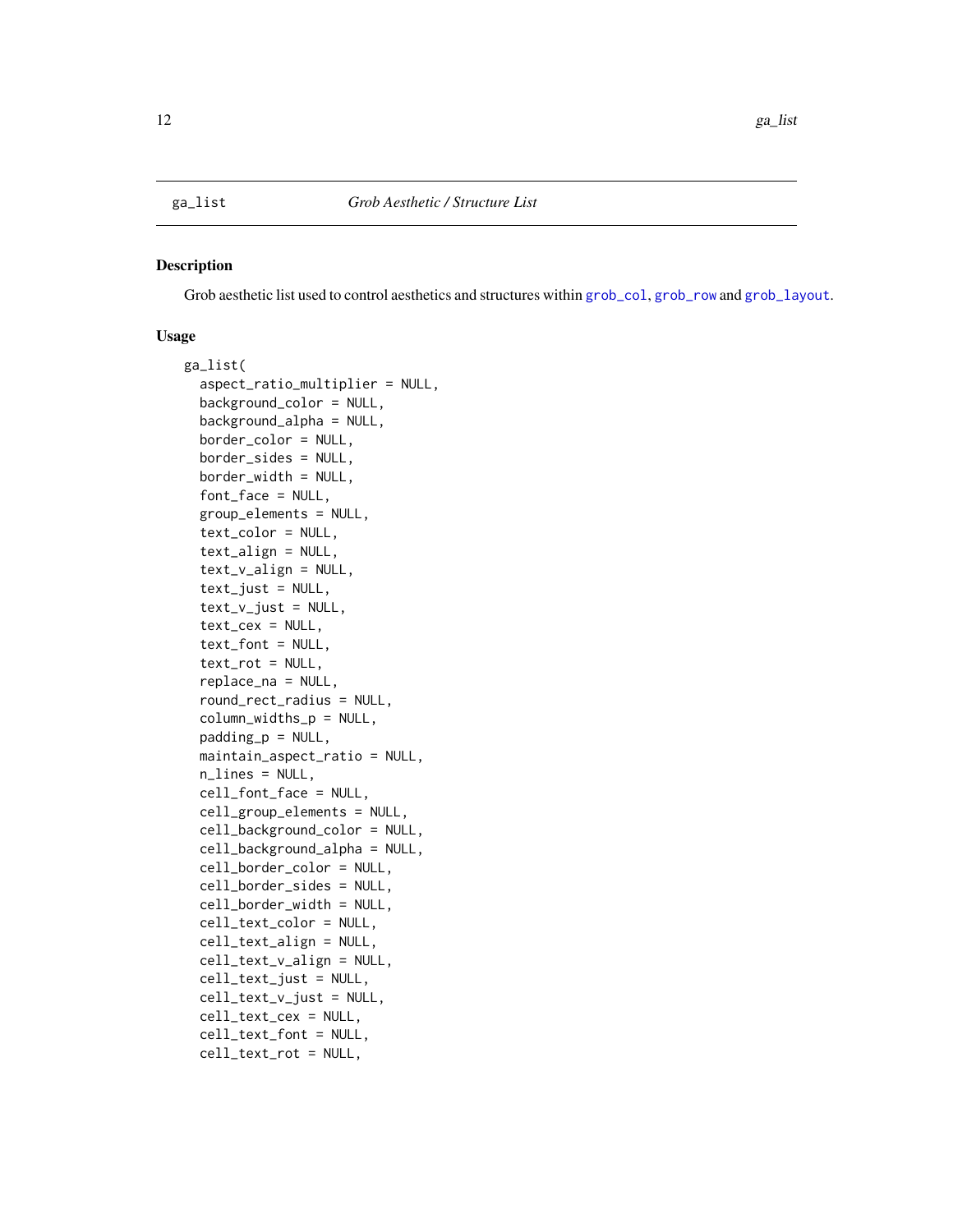<span id="page-12-0"></span> $ga\_list$  13

```
cell_replace_na = NULL,
cell_round_rect_radius = NULL,
cell_column_widths_p = NULL,
cell_padding_p = NULL,
colname_font_face = NULL,
colname_group_elements = NULL,
colname_background_color = NULL,
colname_background_alpha = NULL,
colname_border_color = NULL,
colname_border_sides = NULL,
colname_border_width = NULL,
colname_text_color = NULL,
colname_text_align = NULL,
colname_text_v_align = NULL,
colname_text_just = NULL,
colname_text_v_just = NULL,
colname_text_cex = NULL,
colname_text_font = NULL,
colname_text_rot = NULL,
colname_replace_na = NULL,
colname_round_rect_radius = NULL,
colname_column_widths_p = NULL,
colname_padding_p = NULL
```
### Arguments

)

| aspect_ratio_multiplier |                                                                                                                                                                                                                                                                                                                       |  |
|-------------------------|-----------------------------------------------------------------------------------------------------------------------------------------------------------------------------------------------------------------------------------------------------------------------------------------------------------------------|--|
|                         | A numeric value which controls how much to increase/decrease the aspect ratio                                                                                                                                                                                                                                         |  |
|                         | of images.                                                                                                                                                                                                                                                                                                            |  |
| background_color        |                                                                                                                                                                                                                                                                                                                       |  |
|                         | Controls the background color of the elements of the text / matrix.                                                                                                                                                                                                                                                   |  |
| background_alpha        |                                                                                                                                                                                                                                                                                                                       |  |
|                         | Controls the background alpha/opacity of the elements of the text / matrix.                                                                                                                                                                                                                                           |  |
| border_color            | Controls the color of the selected borders.                                                                                                                                                                                                                                                                           |  |
| border sides            | Controls the borders of the elements of the matrix. The input is a string with<br>the possible words "top", "bottom", "left", "right" separated by commas. For<br>example, "top, left, right" will put borders on the top, left and right side of the<br>grid cell, but not the bottom. Default is "", or no borders. |  |
| border_width            | Controls the line width density/thickness of the selected borders.                                                                                                                                                                                                                                                    |  |
| font_face               | Controls the font face of the elements of the matrix. Currently only numeric font<br>face's are accepted. See gpar for more information.                                                                                                                                                                              |  |
| group_elements          | A boolean argument on whether like, adjacent matrix elements should be grouped<br>together into a single element.                                                                                                                                                                                                     |  |
| text_color              | Controls the text color of the elements of the text / matrix.                                                                                                                                                                                                                                                         |  |
| text_align              | Controls where the text in each cell will be centered around, horizontally. A<br>numeric value between 0 and 1, with 0 being all the way to the left of the cell,                                                                                                                                                     |  |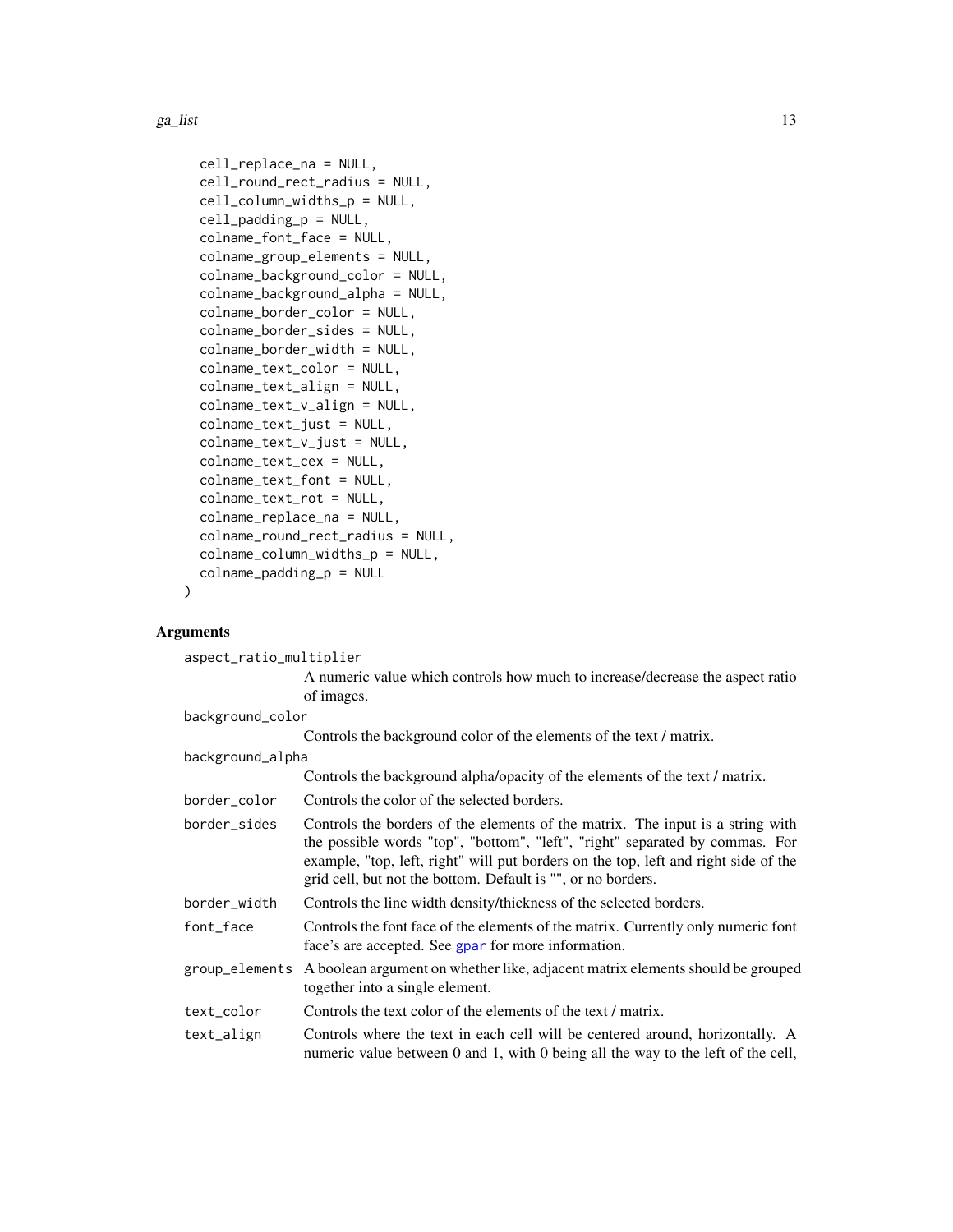|                       | and 1 being all the way to the right of the cell. Default is 0.5. Can also input<br>'left', 'right' or 'center', which will also make edits to text_just to make the<br>text completely left-justified, right-justified or centered, respectively.                                                                                                                                                   |
|-----------------------|------------------------------------------------------------------------------------------------------------------------------------------------------------------------------------------------------------------------------------------------------------------------------------------------------------------------------------------------------------------------------------------------------|
| text_v_align          | Controls where the text in each grid cell will be centered around, vertically. A<br>numeric value between 0 and 1, with 0 being all the way to the bottom of the<br>grid cell, and 1 being all the way to the top of the grid cell. Default is 0.5.                                                                                                                                                  |
|                       | Can also input 'top', 'bottom' or 'center', which will also make edits to text_v_just<br>to make the text completely top-justified, bottom-justified or centered, respec-<br>tively.                                                                                                                                                                                                                 |
| text_just             | Controls the horizontal justification of the text in the matrix. A numeric value<br>between 0 and 1, with 0 being left justification and 1 being right justification.<br>Default is 0.5, or center justification. Can also input 'left', 'right' or 'center',<br>which will also make edits to text_align to make the text completely left-<br>justified, right-justified or centered, respectively. |
| text_v_just           | Controls the vertical justification of the text in the matrix. A numeric value<br>between 0 and 1, with 0 being bottom justification and 1 being top justification.<br>Default is 0.5, or center justification. Can also input 'top', 'bottom' or 'center',<br>which will also make edits to text_v_align to make the text completely top-<br>justified, bottom-justified or centered, respectively. |
| text_cex              | Controls the size of the text within the matrix. Default is automatic text sizing<br>based on the length of the elements within the matrix, the row heights and the<br>column widths.                                                                                                                                                                                                                |
| text_font             | Controls the font family within the text / matrix. Default is 'sans'.                                                                                                                                                                                                                                                                                                                                |
| text_rot              | Controls the rotation in degrees of the text within the matrix. Default is 0 degrees                                                                                                                                                                                                                                                                                                                 |
|                       | Please be aware that the automatic text sizing will not react properly if the<br>text is angled at anything other than 0 degrees.                                                                                                                                                                                                                                                                    |
| replace_na            | Controls what NA values in matrix will be replaced with.                                                                                                                                                                                                                                                                                                                                             |
|                       | Default is an empty string.                                                                                                                                                                                                                                                                                                                                                                          |
| round_rect_radius     | Controls the radius of the corners of the rectangles matrix text is laid on top of.                                                                                                                                                                                                                                                                                                                  |
| column_widths_p       |                                                                                                                                                                                                                                                                                                                                                                                                      |
|                       | If automatic column widths are not desired, the user can provide a vector of<br>width proportions corresponding to each column of the matrix.                                                                                                                                                                                                                                                        |
| padding_p             | Controls the amount of proportional padding around each matrix cell.                                                                                                                                                                                                                                                                                                                                 |
| maintain_aspect_ratio | A boolean argument which indicates whether the aspect ratio of the image should<br>be maintained. Default is FALSE - meaning the image will be stretched to fit<br>the designated grid area.                                                                                                                                                                                                         |
| n_lines               | The maximum number of lines is desired for the character string to be broken<br>up into.                                                                                                                                                                                                                                                                                                             |
|                       | cell_background_alpha, cell_background_color, cell_border_color, cell_border_sides, cell_border_width                                                                                                                                                                                                                                                                                                |
|                       | These arguments correspond to that aesthetic / structure for cells of a matrix.                                                                                                                                                                                                                                                                                                                      |
|                       | All are overridden by the corresponding arguments without cell_ in front of<br>them.                                                                                                                                                                                                                                                                                                                 |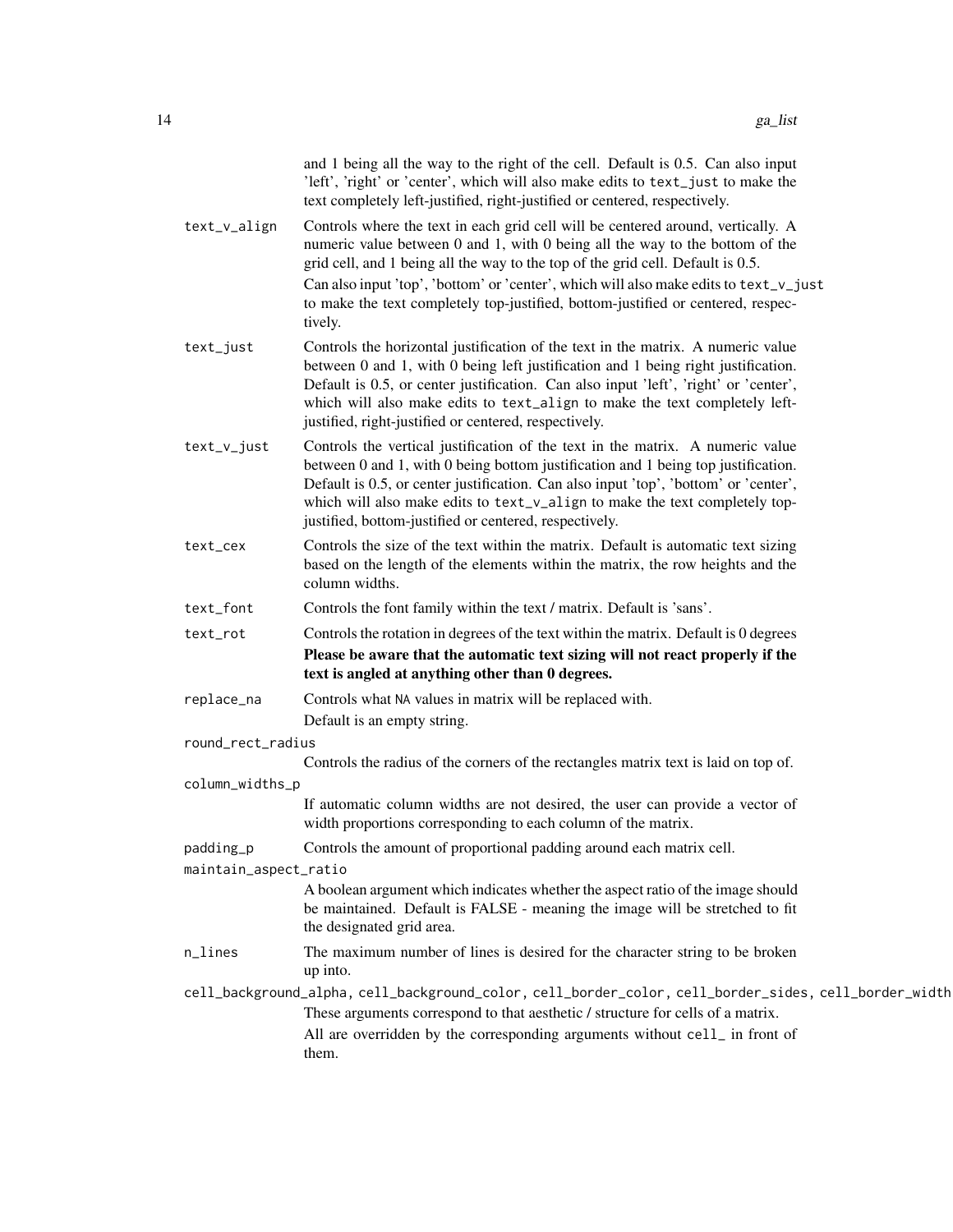<span id="page-14-0"></span>colname\_background\_alpha, colname\_background\_color, colname\_border\_color, colname\_border\_sides, colna These arguments correspond to that aesthetic / structure for column names of a matrix.

> All are overridden by the corresponding arguments without colname\_ in front of them.

#### Details

Most of the matrix aesthetics / structures are inputted into [gpar](#page-0-0). More in-depth details on input possibilities can be found in its documentation.2

To see which of the arguments are aesthetics and what types of grobs they apply to, view the documentation of [add\\_aesthetic](#page-1-1).

To see which of the arguments are structures and what types of grobs they apply to, view the documentation of [add\\_structure](#page-3-1).

For the color aesthetics (most notably background\_color), inputting "none" will remove the color entirely, so the color will appear transparent.

#### Value

A list with all possible aesthetic / structure elements.

<span id="page-14-1"></span>grob\_col *Grob Column*

#### Description

The grob-column function where an object is converted a grob. Works within [grob\\_row](#page-19-2).

#### Usage

```
grob_col(
  ...,
  p = 1,
 width = NA\_real_,
  aes_list = ga_list(),
 border = FALSE,
  border_aes_list = ga_list(),
  title = ",
  title_aes_list = ga_list(),
  title_p = 0.15,
  title_height = NA_{real}caption = ",
  caption<sub>2</sub> <math>az - a</math>caption_p = 0.15,
  caption_{height} = NA_{real_-,}padding_p = 0.05,
```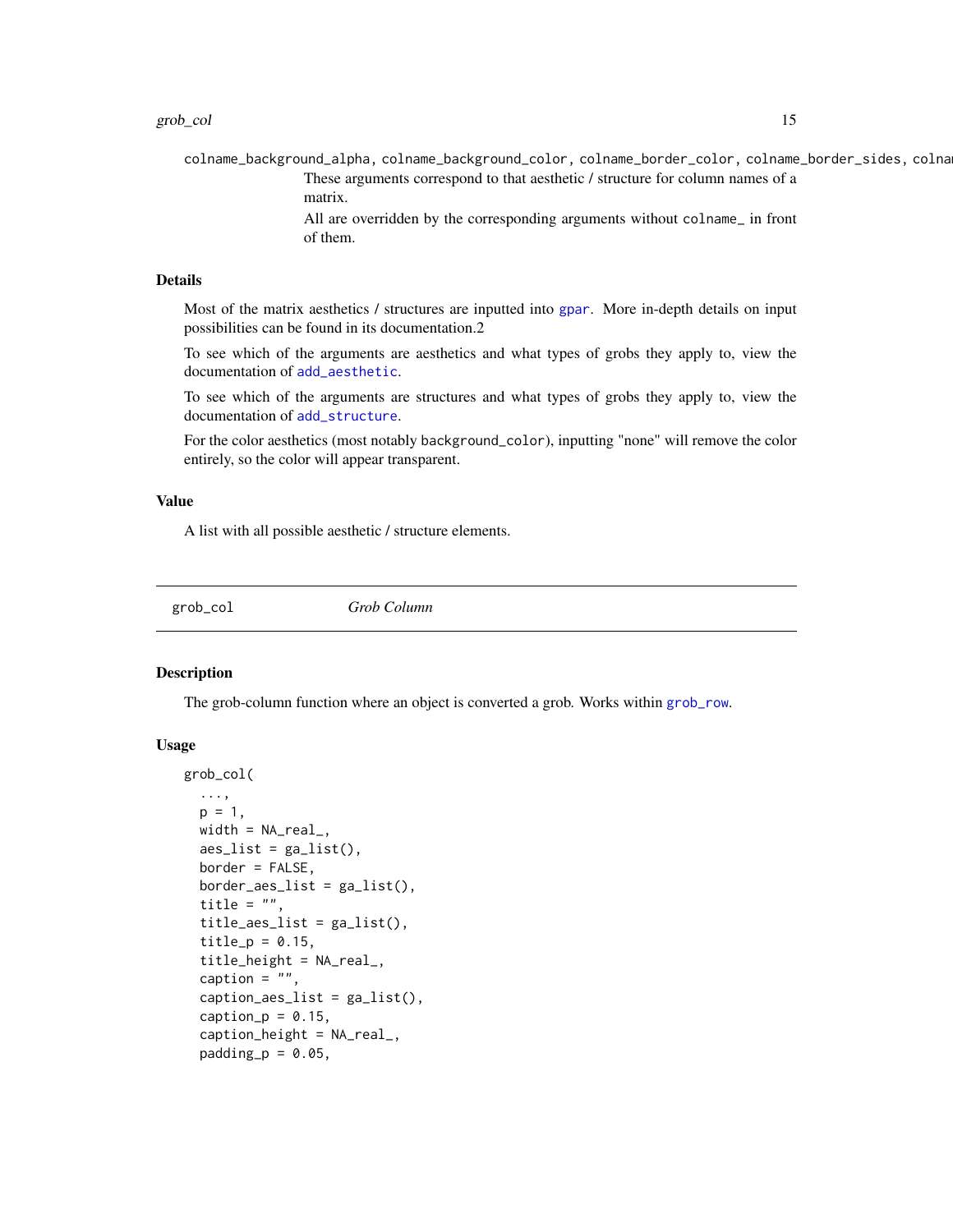```
padding = NA_real_,
  hjust = 0.5,
 vjust = 0.5)
```
## Arguments

| $\cdots$         | Either the object to be converted to a grob, or a combination of grob-rows which<br>need to be converted to sub-grobs.                                                              |
|------------------|-------------------------------------------------------------------------------------------------------------------------------------------------------------------------------------|
| р                | The numeric proportion of the width given to the outer grob-row which should<br>be given to the grob-column outputted by this function. Defaults to 1.                              |
| width            | The numeric width of the grob-column in millimeters.                                                                                                                                |
|                  | Overrides the p parameter.                                                                                                                                                          |
| aes_list         | The list outputted by ga_list, which controls aesthetics object within the grob-<br>column.                                                                                         |
| border           | A TRUE/FALSE argument corresponding to whether or not a border around the<br>outputted grob-column is desired. Defaults to FALSE.                                                   |
| border_aes_list  |                                                                                                                                                                                     |
|                  | The list outputted by ga_list, which controls aesthetics of the borders. Only<br>two aesthetics that can be tweaked for borders are border_color, border_width<br>and border_sides. |
|                  | Ignored if border is set to FALSE.                                                                                                                                                  |
| title            | A character string which will be displayed as the title of the grob-column.                                                                                                         |
|                  | title_aes_list The list outputted by ga_list, which controls aesthetics of the title of the grob-<br>column.                                                                        |
| title_p          | The numeric proportion of height within the grob-column which will be used by<br>the title grob.                                                                                    |
| title_height     | The numeric height in mm within the grob-column which will be used by the<br>title grob. Will override title_p if provided.                                                         |
| caption          | A character string which will be displayed as the caption of the grob-column.                                                                                                       |
| caption_aes_list |                                                                                                                                                                                     |
|                  | The list outputted by ga_list, which controls aesthetics of the caption of the<br>grob-column.                                                                                      |
| caption_p        | The numeric proportion of height within the grob-column which will be used by<br>the caption grob.                                                                                  |
| caption_height   | The numeric height in mm within the grob-column which will be used by the<br>caption grob. Will override caption_p if provided.                                                     |
| padding_p        | The proportion of the minimum of the height and width which will be used for<br>the padding around the edge of the grob-column.                                                     |
|                  | Overridden by any numeric value provided in the padding parameter.                                                                                                                  |
| padding          | The numeric amount of padding around the edge of the grob-column in millime-<br>ters.                                                                                               |
|                  | Overrides the padding_p parameter.                                                                                                                                                  |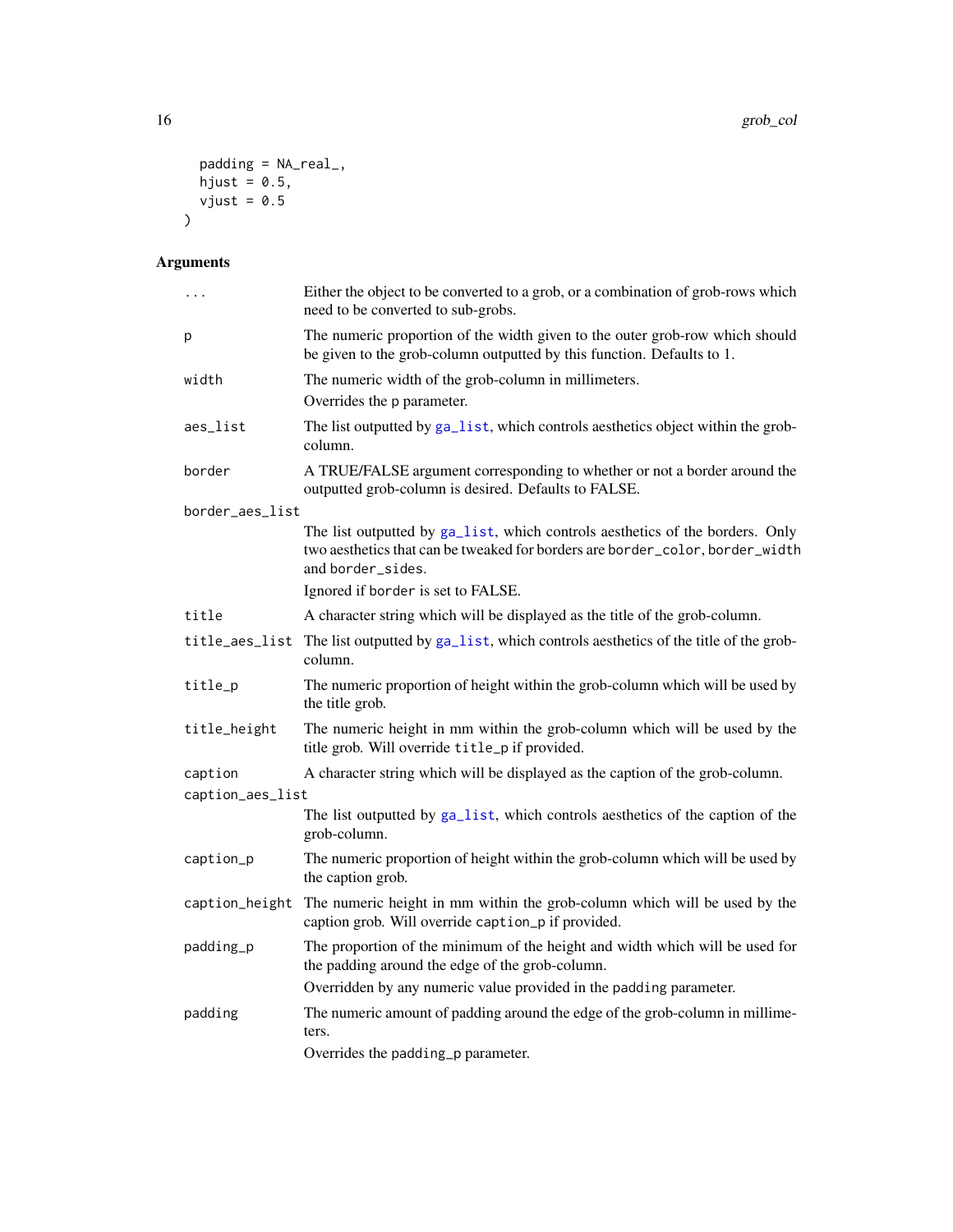### <span id="page-16-0"></span>grob\_image 17

| hjust | A numeric value which will determine the alignment of the grob horizontally<br>within its designated area. A value of 0 means moving the grob all the way to<br>the left, a value of 1 means moving the grob all the way to the right and a value<br>of 0.5 means keeping the grob in the middle. Defaults to 0.5.                                                                                                                          |
|-------|---------------------------------------------------------------------------------------------------------------------------------------------------------------------------------------------------------------------------------------------------------------------------------------------------------------------------------------------------------------------------------------------------------------------------------------------|
|       | The grob-column is moved around within its padding, so if there is no padding,<br>then hjust will be rendered useless.                                                                                                                                                                                                                                                                                                                      |
| vjust | A numeric value which will determine the alignment of the grob vertically<br>within its designated area. A value of 0 means moving the grob all the way<br>to the bottom, a value of 1 means moving the grob all the way to the top and a<br>value of 0.5 means keeping the grob in the middle. Defaults to 0.5.<br>The grob-column is moved around within its padding, so if there is no padding,<br>then v just will be rendered useless. |

### Value

An R6 class object containing all the information needed to create the grob-column.

### Examples

```
grob_col(
  "grob-column",
  aes_list = ga_list(
   text_color = "red",
   background_color = "gray90"
    )
  ) %>%
 view_grob(100, 100)
```
<span id="page-16-1"></span>grob\_image *Grob Image*

### Description

Initialize a grob image object, to be used within [grob\\_col](#page-14-1).

#### Usage

```
grob_image(x)
```
### Arguments

x Either a ggplot object, a file path to .png image or a URL to a .png image.

#### Value

An R6 object of the grob image class.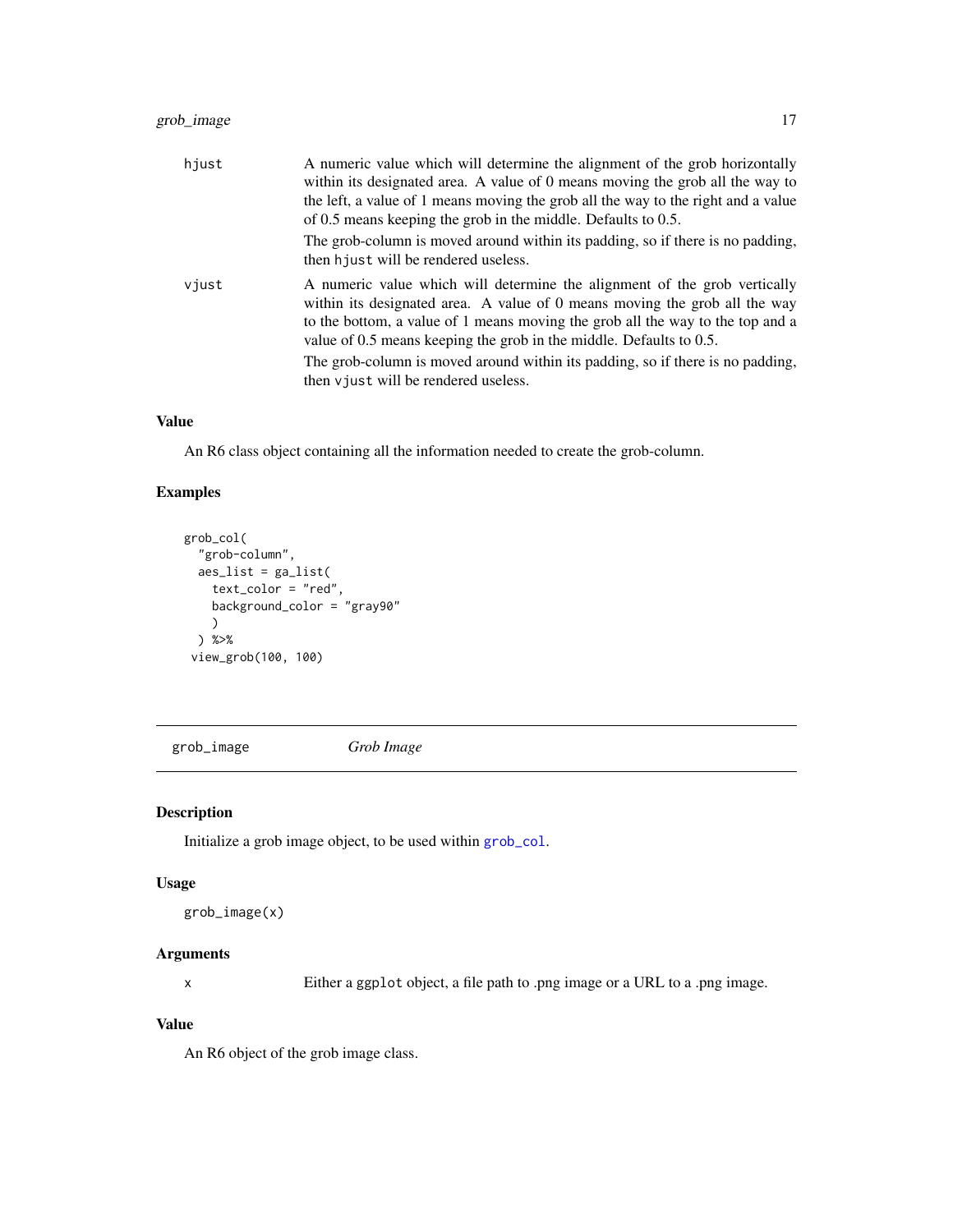### Examples

```
gg = data. frame(x = c(5, 14, 6, 10), y = c(3, 30, 17, 7)) %>%
  ggplot2::ggplot(mapping = ggplot2::aes(x = x, y = y)) +ggplot2::geom_line(color = 'red')
gg %>%
  grob_image() %>%
  view_grob()
```
<span id="page-17-1"></span>grob\_layout *Grob Layout*

### Description

The main grobblR function which contains and organizes [grob\\_col](#page-14-1)'s and [grob\\_row](#page-19-2)'s, giving the overall grob-layout its shape.

#### Usage

```
grob_layout(
  ...,
  height = 280,
  width = 216,
  title = ",
  title_aes_list = ga_list(),
  title_p = 0.1,
  title_height = NA_real_,
  caption = ",
  caption<sub>2</sub> a region of the equation <math>\frac{1}{2}</math> is the equation of the equation.caption_p = 0.05,
  caption_height = NA_real_,
  padding_p = 0.05,
  padding = NA_real_,
  page_number = ""
)
```
#### Arguments

| .      | The combination of grob-rows and grob-columns which will help give the main<br>grob-layout outputted its structure and aesthetics. |
|--------|------------------------------------------------------------------------------------------------------------------------------------|
| height | The numeric height of the grob-layout in millimeters.                                                                              |
|        | Default is 280 mm - which is the height of an upright 8.5 $x$ 11 inches piece of                                                   |
|        | copy paper.                                                                                                                        |

<span id="page-17-0"></span>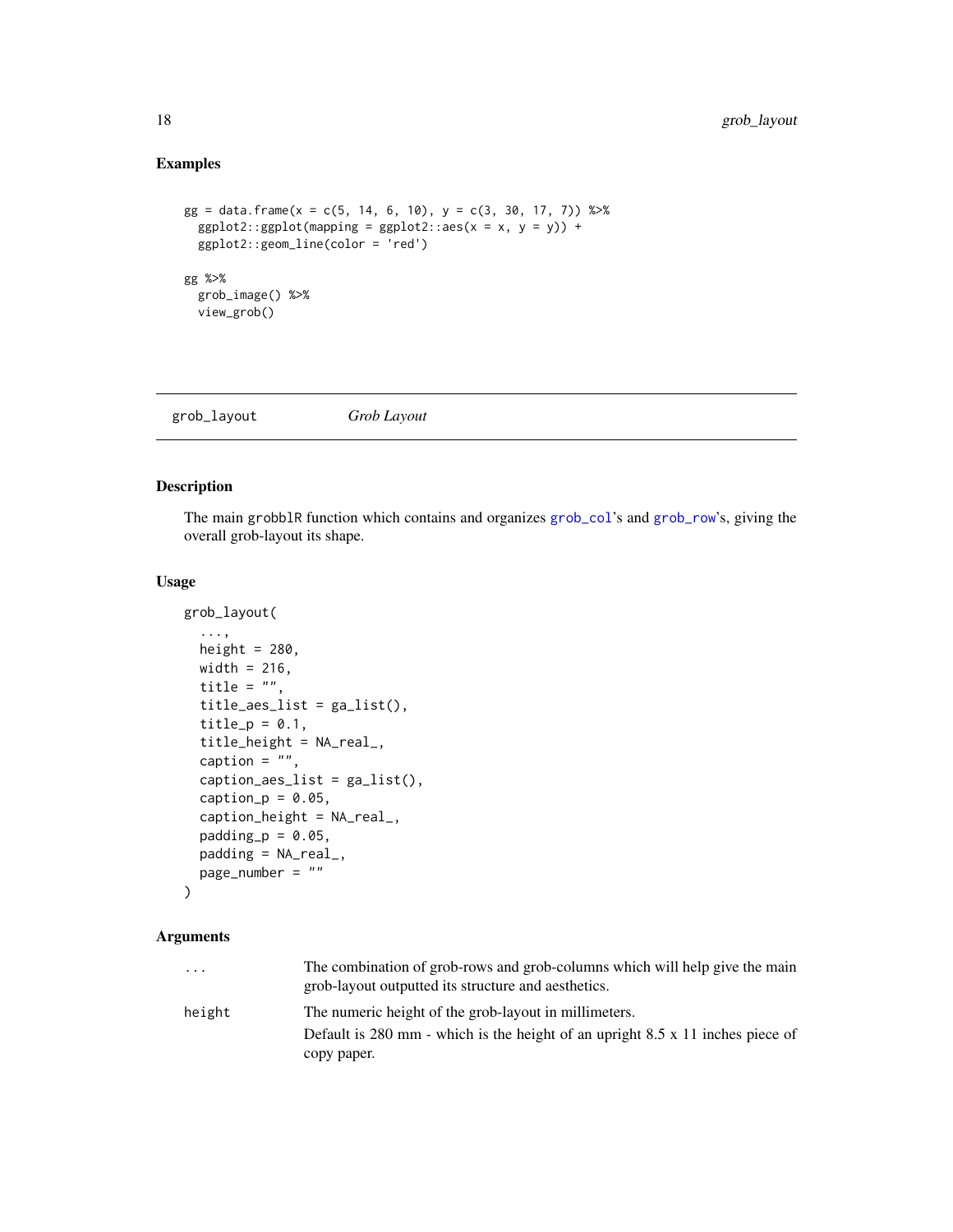<span id="page-18-0"></span>

| width            | The numeric width of the grob in millimeters.                                                                                                                                                                     |  |
|------------------|-------------------------------------------------------------------------------------------------------------------------------------------------------------------------------------------------------------------|--|
|                  | Default is 216 mm - which is the width of an upright $8.5 \times 11$ inches piece of<br>copy paper.                                                                                                               |  |
| title            | A character string which will be displayed as the title of the grob-layout.                                                                                                                                       |  |
| title_aes_list   | The list outputted by ga_list, which controls aesthetics of the title of the grob-<br>layout.                                                                                                                     |  |
| title_p          | The numeric proportion the grob-layout's height will be used by the title grob.                                                                                                                                   |  |
| title_height     | The numeric height in mm within the grob-layout which will be used by the title<br>grob. Will override title_p if provided.                                                                                       |  |
| caption          | A character string which will be displayed as the caption at the bottom of the<br>grob-layout.                                                                                                                    |  |
| caption_aes_list |                                                                                                                                                                                                                   |  |
|                  | The list outputted by ga_list, which controls aesthetics of the caption of the<br>grob-layout.                                                                                                                    |  |
| caption_p        | The numeric proportion of height within the grob-layout and its allotted space<br>which will be used by the caption grob.                                                                                         |  |
| caption_height   | The numeric height in mm within the grob-layout which will be used by the<br>caption grob. Will override caption_p if provided.                                                                                   |  |
| padding_p        | The proportion of the minimum of the height and width which will be used for<br>the padding around the edge of the grob-layout.                                                                                   |  |
|                  | Overridden by any numeric value provided in the padding parameter.                                                                                                                                                |  |
| padding          | The numeric amount of padding around the edge of the grob-layout in millime-<br>ters.                                                                                                                             |  |
| page_number      | A single value that can be converted to an integer for the page number in the<br>bottom right of the grob-layout within its padding. If it cannot be converted to<br>an integer, the page number will not appear. |  |

### Details

Learn more in vignette("grob\_layout")

### Value

An R6 class object containing all information necessary to create the overall grob-layout.

### Examples

```
grob_layout(
  grob_row(grob_col(1, border = TRUE), grob_col(2, border = TRUE)),
  grob_row(grob_col(3, border = TRUE))
  ) %>%
  view_grob(100, 100)
```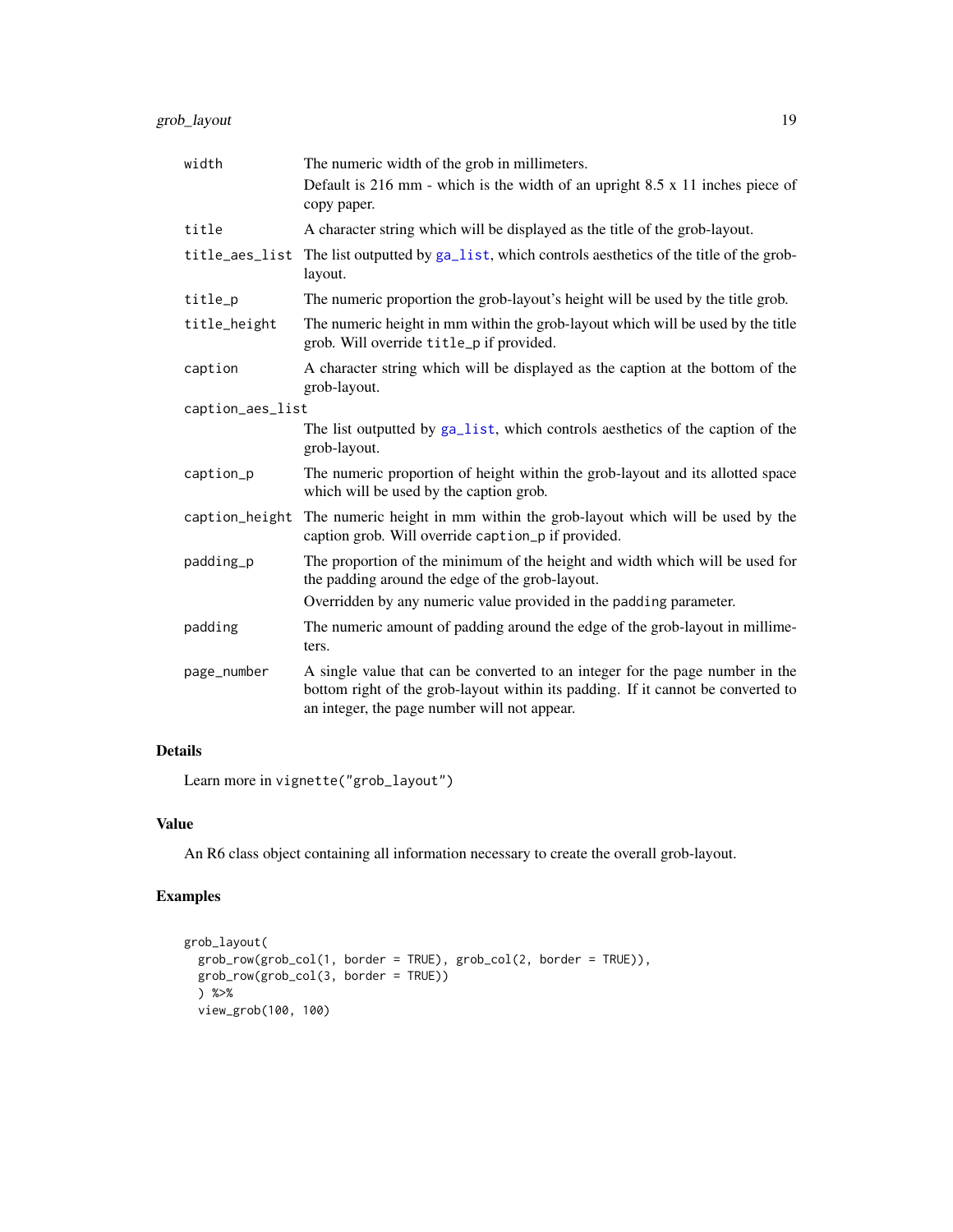<span id="page-19-1"></span><span id="page-19-0"></span>grob\_matrix *Grob Matrix*

### Description

Initialize a grob matrix object, to be used within [grob\\_col](#page-14-1).

#### Usage

```
grob_matrix(x)
```
#### Arguments

x Either a data.frame, a matrix or a vector.

### Details

Learn more in vignette("grob\_matrix")

### Value

An R6 object of the grob matrix class.

### Examples

```
data.frame(
 v1 = c(15, 4, 16, 11),v2 = c(10, 30, 3, 10)) %>%
 grob_matrix() %>%
 view_grob()
```
<span id="page-19-2"></span>grob\_row *Grob Row*

### Description

The grob-row function which helps gives the grob from the [grob\\_layout](#page-17-1) function its shape. Encompasses [grob\\_col](#page-14-1) within the overall grob-layout.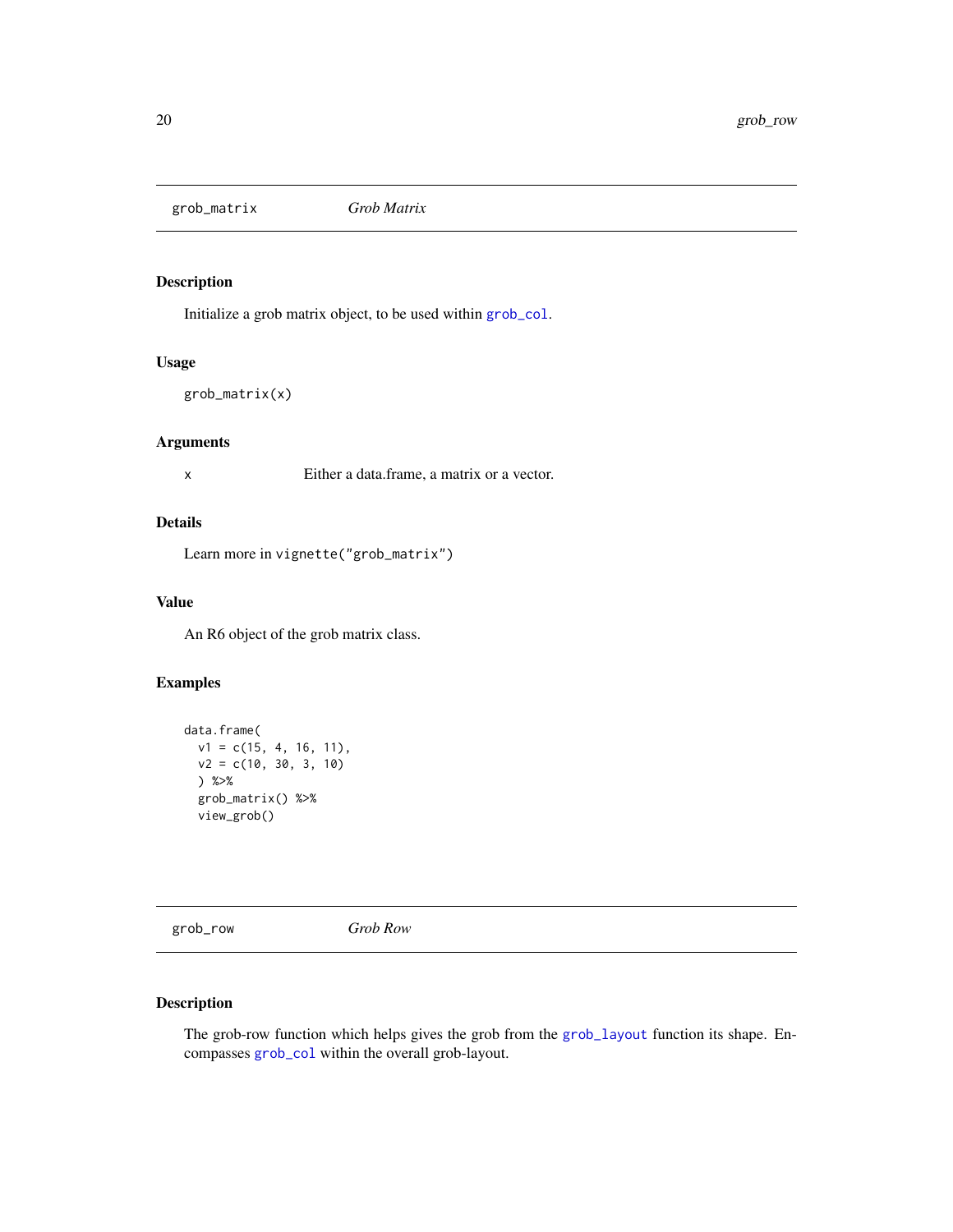#### <span id="page-20-0"></span>grob\_row 21

### Usage

```
grob_row(
  ...,
  p = 1,
  height = NA_real_,
  border = FALSE,
  border_aes_list = ga_list(),
  title = ",
  title_aes_list = ga_list(),
  title_p = 0.15,
  title_height = NA_real_,
  caption = ",
  caption_aes_list = ga_list(),
  caption_p = 0.15,
  caption_height = NA_real_,
  padding_p = 0.05,
  padding = NA_real_
\mathcal{L}
```
### Arguments

| $\cdots$         | A series of grob_col's.                                                                                                     |  |
|------------------|-----------------------------------------------------------------------------------------------------------------------------|--|
| p                | The numeric proportion of the given height which should be given to sub-grobs<br>outputted in the grob-row. Defaults to 1.  |  |
|                  | Overridden if a height is supplied.                                                                                         |  |
| height           | The numeric height of the grob-row in millimeters.                                                                          |  |
|                  | Overrides the p parameter.                                                                                                  |  |
| border           | A TRUE/FALSE argument corresponding to whether or not a border around the<br>outputted grob-row is desired.                 |  |
|                  | Defaults to FALSE.                                                                                                          |  |
| border_aes_list  |                                                                                                                             |  |
|                  | The list outputted by ga_list, which controls aesthetics of the borders.                                                    |  |
|                  | Ignored if border is set to FALSE.                                                                                          |  |
| title            | A character string which will be displayed as the title of the grob-row.                                                    |  |
| title_aes_list   | The list outputted by ga_list, which controls aesthetics of the title of the grob-<br>row.                                  |  |
| title_p          | The numeric proportion of height within the grob-row which will be used by the<br>title grob.                               |  |
| title_height     | The numeric height in mm within the grob_column which will be used by the<br>title grob. Will override title_p if provided. |  |
| caption          | A character string which will be displayed as the caption of the grob-row.                                                  |  |
| caption_aes_list |                                                                                                                             |  |
|                  | The list outputted by ga_list, which controls aesthetics of the caption of the<br>grob-row.                                 |  |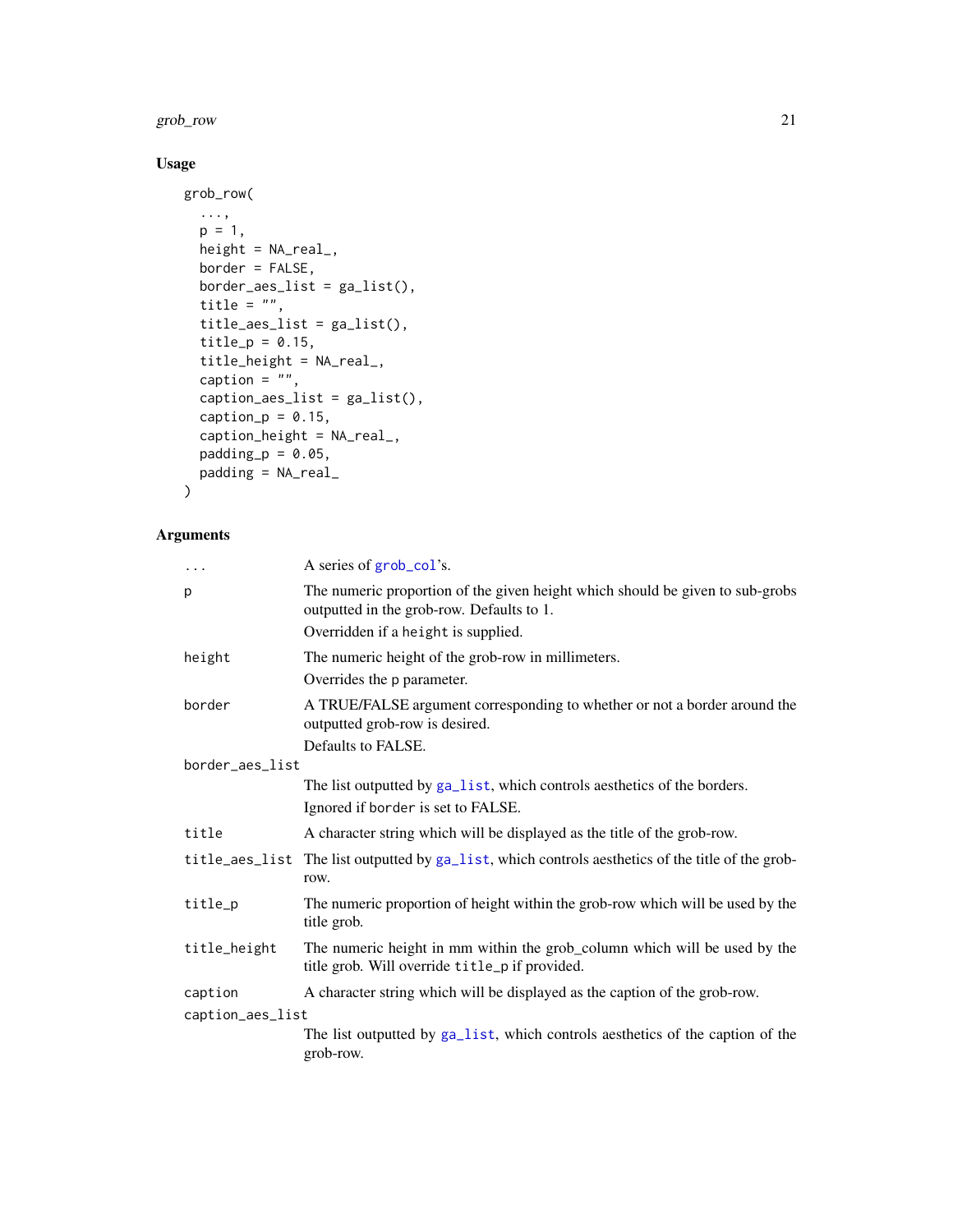<span id="page-21-0"></span>

| The numeric proportion of height within the grob-row which will be used by the<br>caption grob.                                                |
|------------------------------------------------------------------------------------------------------------------------------------------------|
| caption_height The numeric height in mm within the grob_column which will be used by the<br>caption grob. Will override caption p if provided. |
| The proportion of the minimum of the height and width which will be used for<br>the padding around the edge of the grob-row.                   |
| Overridden by any numeric value provided in the padding parameter.                                                                             |
| The numeric amount of padding around the edge of the grob-row in millimeters.<br>Overrides the padding p parameter.                            |
|                                                                                                                                                |

#### Value

An R6 class object which contains all the information needed to carry on to its grob-columns and create the grob-row.

### Examples

```
grob_row(
 grob_col(1, border = TRUE),
 grob_col(2, border = TRUE)
 ) %>%
 view_grob(100, 100)
```
<span id="page-21-1"></span>grob\_text *Grob Text*

### Description

Initialize a grob text object, to be used within [grob\\_col](#page-14-1).

### Usage

```
grob_text(x)
```
#### Arguments

x A single character string.

#### Value

An R6 object of the grob matrix class.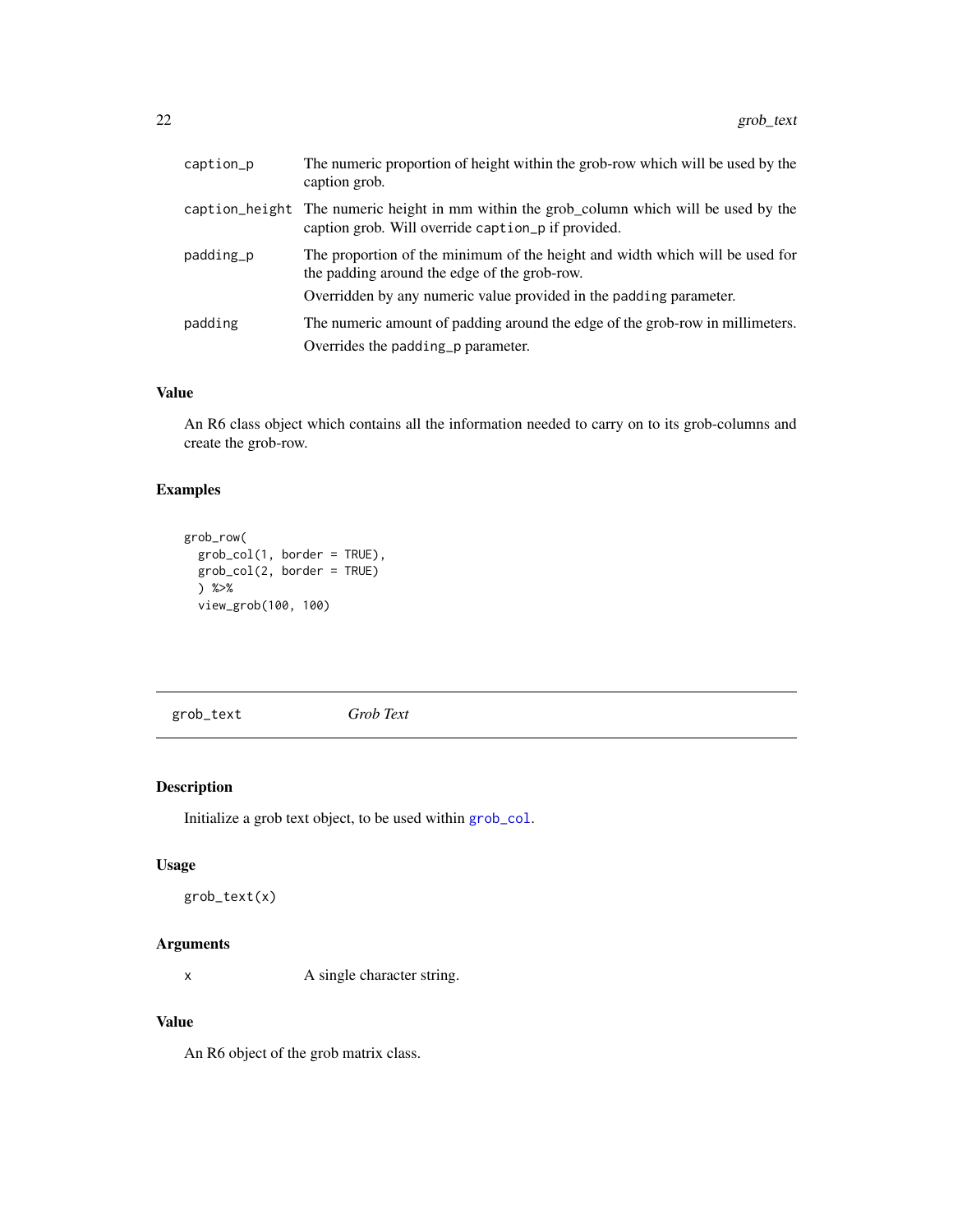<span id="page-22-0"></span>grob\_to\_pdf 23

### Examples

```
"The quick brown fox jumps over the lazy dog" %>%
 grob_text() %>%
 view_grob()
```
grob\_to\_pdf *Grob Layout to PDF*

#### Description

Converts a single grob-layout to a PDF, or combines multiple grob-layouts into a multiple page PDF document.

### Usage

```
grob_to_pdf(
  ...,
  file_name = character(),
  add_page_numbers = FALSE,
  meta_data_title = character()
\mathcal{L}
```
### Arguments

| .                | The single grob_layout, or series of grob_layout's which will be converted<br>to a PDF document.                                                |  |
|------------------|-------------------------------------------------------------------------------------------------------------------------------------------------|--|
| file_name        | The desired file name of the resulting PDF document in character format.                                                                        |  |
| add_page_numbers |                                                                                                                                                 |  |
|                  | If TRUE, page numbers will be added to the bottom right corners of the pages<br>of the document, based on the order of the grob-layouts listed. |  |
| meta_data_title  |                                                                                                                                                 |  |
|                  | Title string to embed as the /Title field in the file. If not provided, it will default<br>to the file_name provided.                           |  |

### Details

In the case of multiple page documents, the dimensions of the overall document will be determined by the dimensions of the first grob-layout listed.

#### Value

A PDF document of the grob-layout(s) which will be saved to the working directory.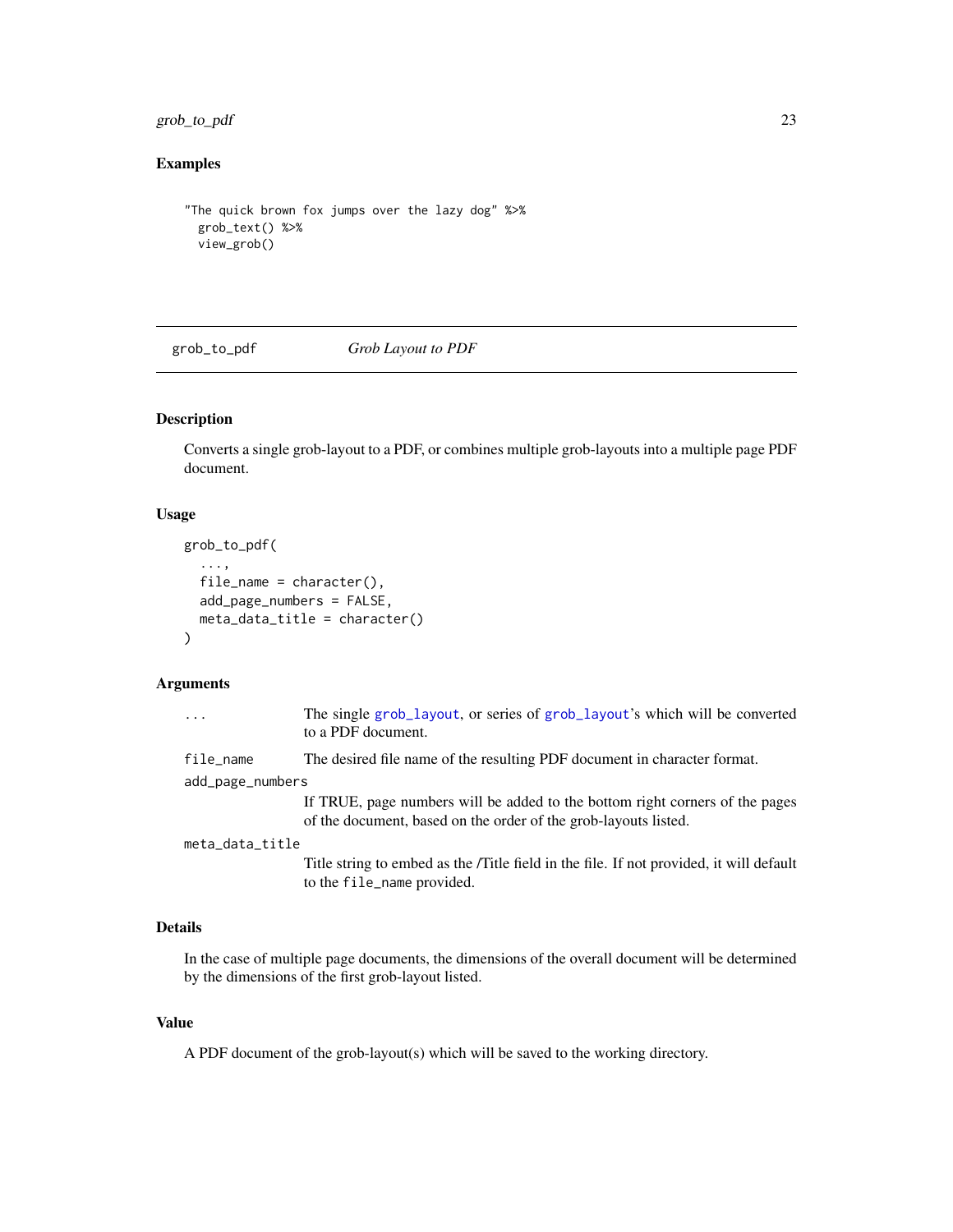### Examples

```
grob_layout(
 grob_row(
   grob_col(1, border = TRUE),
   grob_col(2, border = TRUE),
   border = TRUE
   ),
 grob_row(
   grob_col(3, border = TRUE),
   grob_col(
      grob_row(grob_col(4, border = TRUE), border = TRUE),
      grob_row(grob_col(5, border = TRUE), border = TRUE),
     border = TRUE
      ),
   border = TRUE
   \lambda) %>%
 grob_to_pdf(
   file_name = file.path(tempdir(), "test.pdf"),
   meta_data_title = "Test PDF"
   )
```

| line_creator | Breaks down character strings into one or several lines, and deter- |
|--------------|---------------------------------------------------------------------|
|              | mines if it would fit into a specific height and width.             |

### Description

Breaks down character strings into one or several lines, and determines if it would fit into a specific height and width.

### Usage

```
line_creator(
  cex_val,
  string,
  height = numeric(),
  width = numeric(),
  units = c("mm"),
  sep = "\\ n"\mathcal{L}
```
### Arguments

| cex_val | The text cex multiplier applied to the string.                    |
|---------|-------------------------------------------------------------------|
| string  | The character string needed to be broken down into several lines. |

<span id="page-23-0"></span>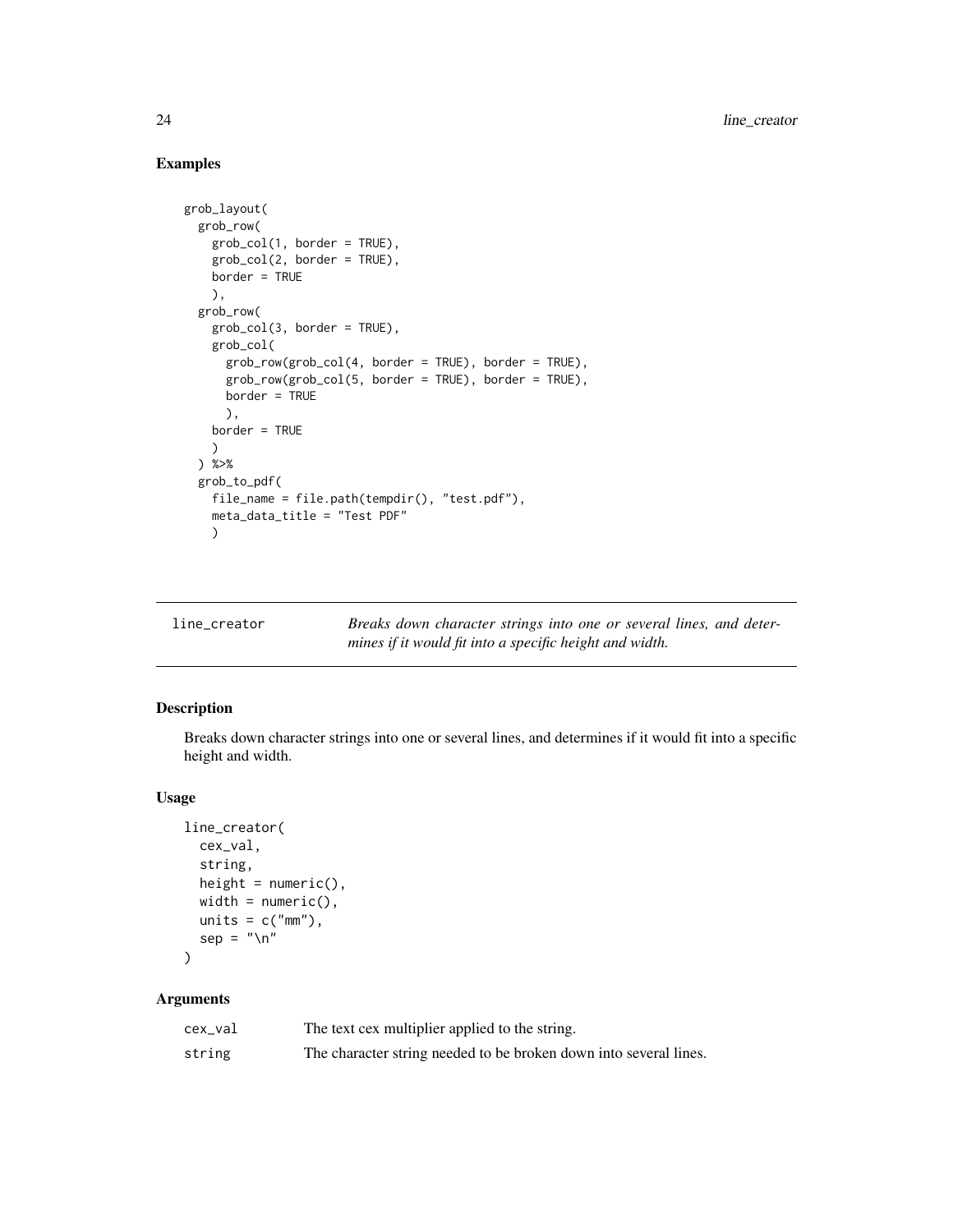### <span id="page-24-0"></span>view\_grob 25

| height | A numeric value designating the total height of the matrix grob in mm.                       |
|--------|----------------------------------------------------------------------------------------------|
| width  | A numeric value designating the total width of the matrix grob in mm.                        |
| units  | millimeters                                                                                  |
| sep    | The separator within the character string which designates where a new line<br>should start. |

### Value

A list containing a vector with each index equal to a line of the broken-down string, a TRUE/FALSE value indicating whether the lines will fit within equal sized rows and the widths in mm of each of the lines.

view\_grob *View Grob*

### Description

View an grob outputted by one of the grob\_ functions with a given width and height.

### Usage

```
view_grob(grob, height = NA_real_, width = NA_real_)
```
### Arguments

| grob   | An object outputted by one of the following functions:                 |
|--------|------------------------------------------------------------------------|
|        | • $grob_matrix$                                                        |
|        | • grob_image                                                           |
|        | • grob_row                                                             |
|        | • $grob_{col}$                                                         |
|        | • $grob_l$                                                             |
| height | The numeric height in millimeters the user wishes to view the grob in. |
| width  | The numeric width in millimeters the user wishes to view the grob in.  |

### Details

Plotted with [gridExtra::grid.arrange\(\)](#page-0-0).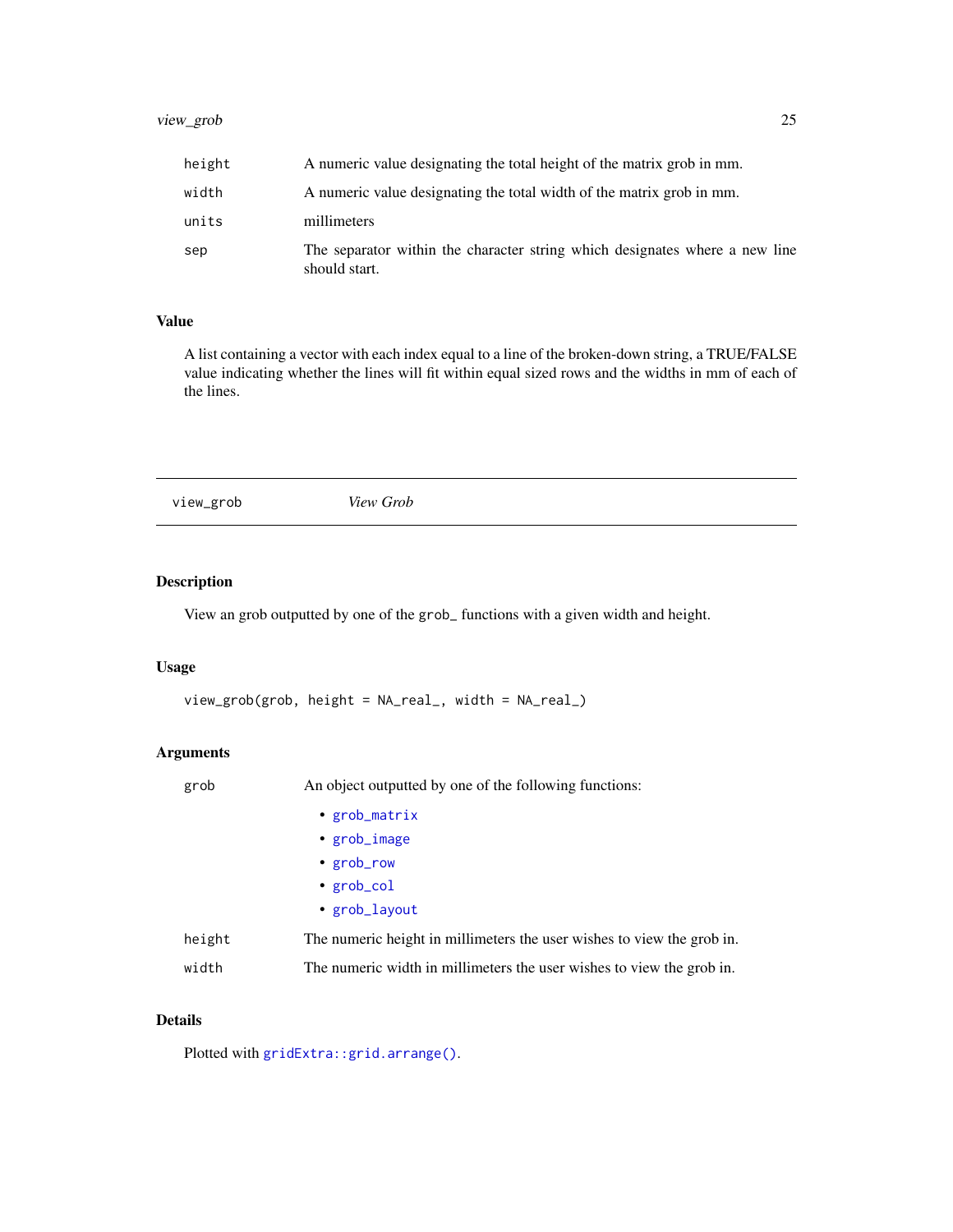### Examples

```
df = data.frame(
 x = c(15, 4, 16, 11),y = c(10, 30, 3, 10)
  \lambdadf %>%
  grob_matrix() %>%
 view_grob()
gg = ggplot2::ggplot(data = df, mapping = ggplot2::aes(x = x, y = y)) +ggplot2::geom_line(color = 'red')
gg %>%
  grob_image() %>%
  view_grob()
```